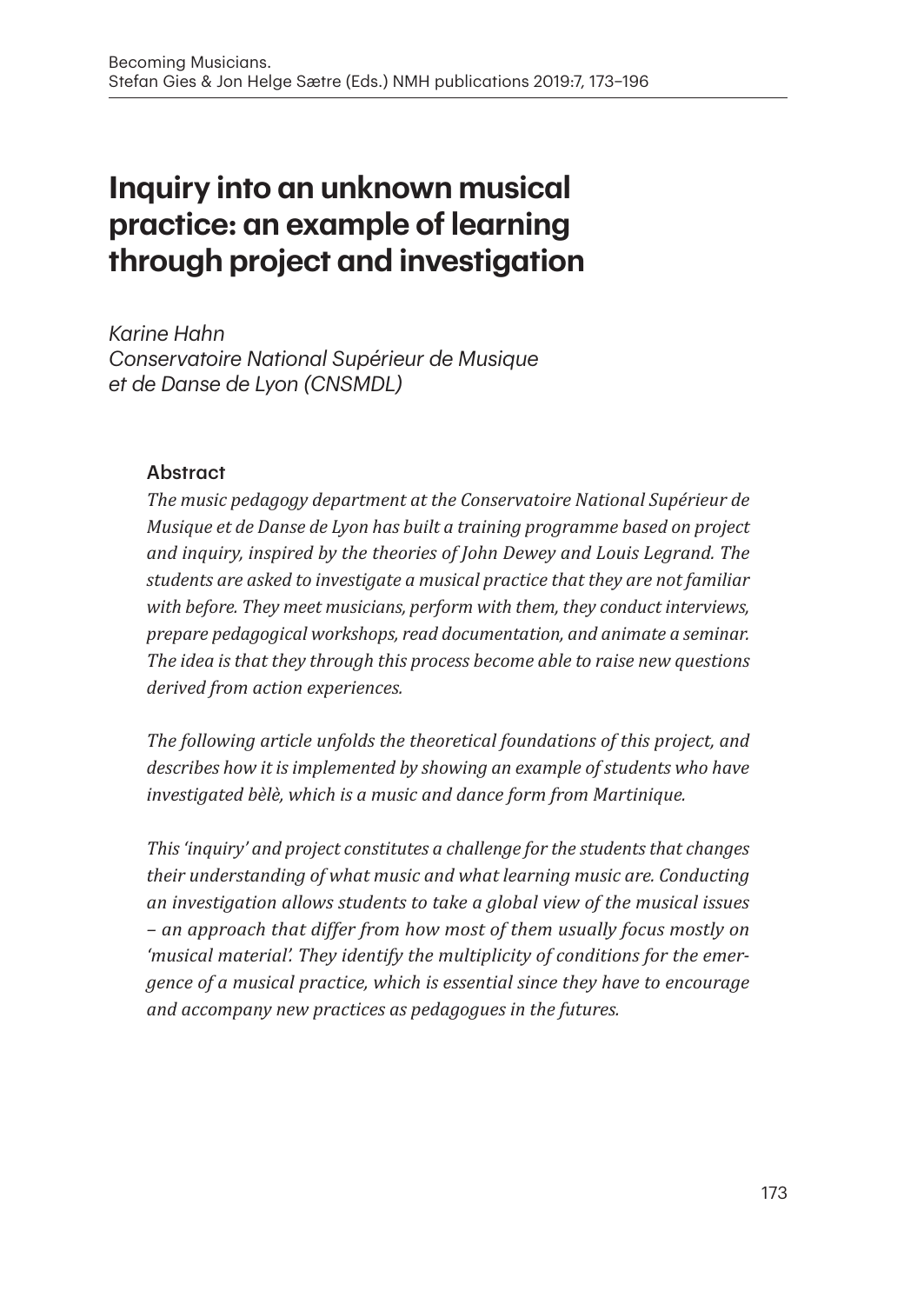# **Introduction**

Historically, higher music education in France has been built on a strong instrumental specialisation, rooted in the context of Western classical music. This specialisation refers to the performance practice of the orchestra musician and the soloist on the one hand, and to a very strong separation between performance and theory on the other. In particular, the analysis and the discourse on music have been developed in the academic field of musicology, which in France is exclusively assigned to the universities, whilst the performance practice is left to the conservatoires with very few bridges between these two areas. Today, even though a growing number of institutions offer curricula that allow students to combine music performance practice and research, the separation between performance and theory still remains strong, as the idea is that there would be just one right way of learning how to perform music.

In the music pedagogy department of the Conservatoire National de Musique et de Danse de Lyon (CNSMDL) students are instructed to reflect on musical practices by drawing on disciplinary fields. Firstly, if one wants to go beyond the simple logic of imitation and reproduction in a setting that is intended to trigger instructed learning, a teacher needs to describe in depth the different musical practices he or she is teaching. Secondly, it is essential to be able to support the students' artistic ideas and projects (which might differ from those of the teachers) and to remain flexible in a musical world that is undergoing constant change. Finally, if the artist-teacher wants to pro-actively contribute to the well-being of the society and the community in which he or she is embedded, he or she should be able to take a more specific look at his or her own role as an artist but also to understand the social and cultural logic of the area.

Therefore, the educational concept of 'learning through projects and by inquiry' developed in this paper stands at the junction of different academic disciplinary fields usually present inhigher music education in the subjects of musicology; educational sciences; sociology and anthropology.

Students and teachers in the department gather theoretical input from each of these fields which is in turn reinforced by the pragmatic anchoring of these approaches.<sup>1</sup>

<sup>1</sup>  There are few reference works that propose a conceptual development of this multidisciplinary approach to musical practices; the teaching teams therefore draw on literature in different fields of research. However, mention can be made of the Cahiers de la Recherche 'Enseigner la Musique [Teaching Music]', published by Cefedem Auvergne-Rhône-Alpes, Lyon, which feature articles written by researchers from a variety of disciplinary fields in which they write their experiences and reflections as actors in the specialised teaching of music (artists-teachers, directors, politicians).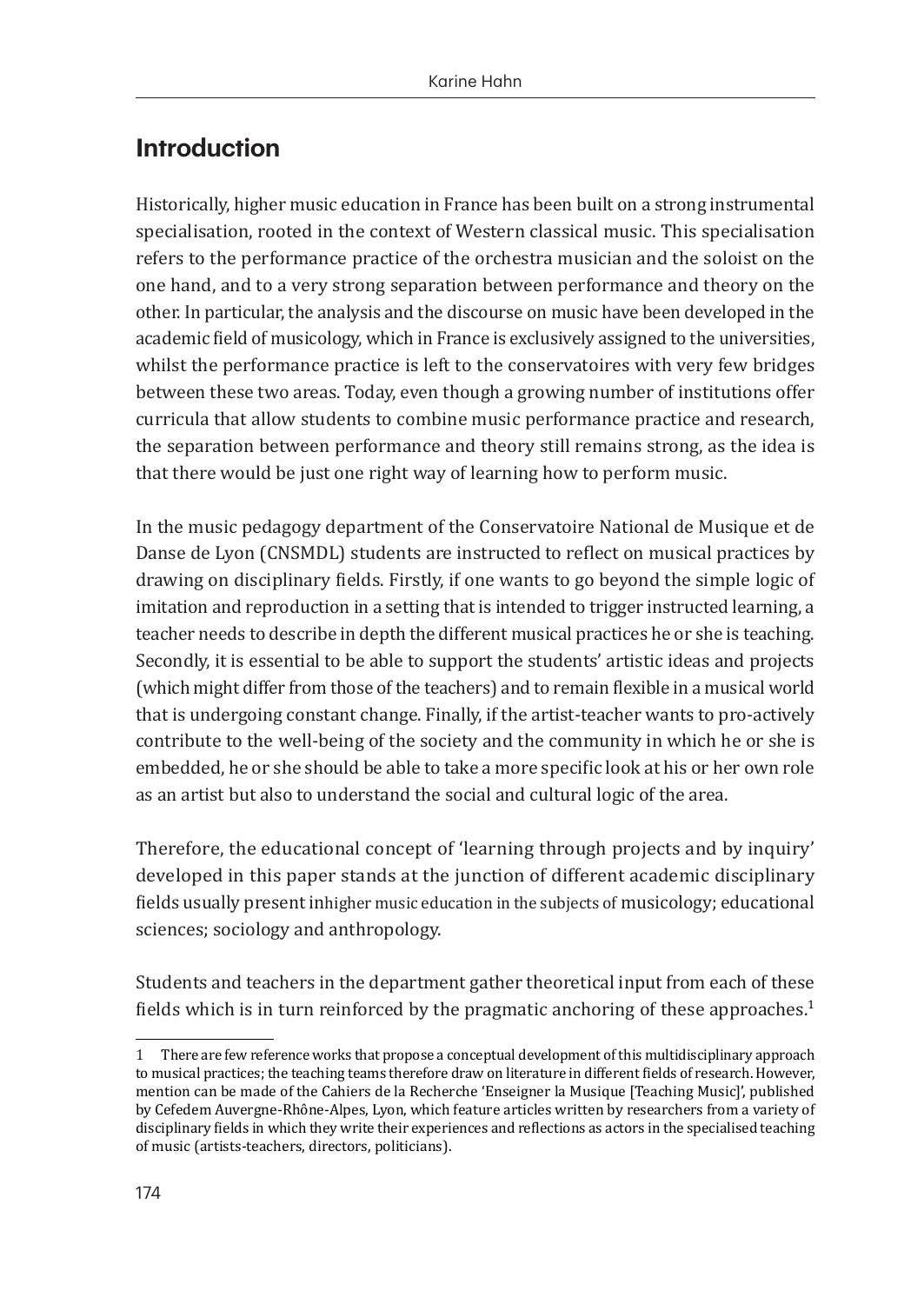The logic of projects corresponds particularly to this multidisciplinary anchoring because this enables the persons involved to combine various elements and to make them interact with each other, as will be demonstrated later on.

The CNSMDL students in the music pedagogy department were asked to investigate a musical practice which they were not familiar with before. The idea was that they had no clue about the musical structure the musicians were referring to when performing their music. In other words: they did not have any knowledge of the construct of ideas these musicians were re-constructing through the act of performing. Such an unknown musical practice could for example be if a classical musician were to focus on the *bèlè*, which is a musical genre from Martinique - an example we will describe further below. In this case the students met the musicians, tried to perform with them, conducted interviews and read documentation related to the music they were scrutinising. Next, during a three-day workshop they offered other musicians an initiation to this music before finally discussing the results of their investigation at a seminar.

We believe that such investigations allow students to develop essential musical, didactic and pedagogical skills and that they help students think about the role of the music teacher in modern-day conservatoires. And we believe that giving the students space to experiment will help them develop their creativity. Why is this? Firstly, because students are exposed to a situation which is at first glance not easy to solve. Secondly, because they will meet groups that have come up with different answers when facing similar or even the same problems. This helps them to develop 'divergent thought', to imagine new possibilities, to become 'open-ended' (Guilford, 1950; Hameline, 1996).

We are convinced that in the current context of global warming, migration and the urgency of finding solutions for sustainable development, new generations will have to invent new ways of living together, and thus creativity has become an essential and indispensable skill.

Education and training have an essential role to play in relation to these issues. That is why the isomorphism between the values that new music teachers are asked to develop in their music schools and the ones the music instructors should implement in the training of future teachers is crucial.

This paper will address both the idea of the music teachers' new tasks and roles as well as the objectives of the workshop. Starting with a brief overview of the context,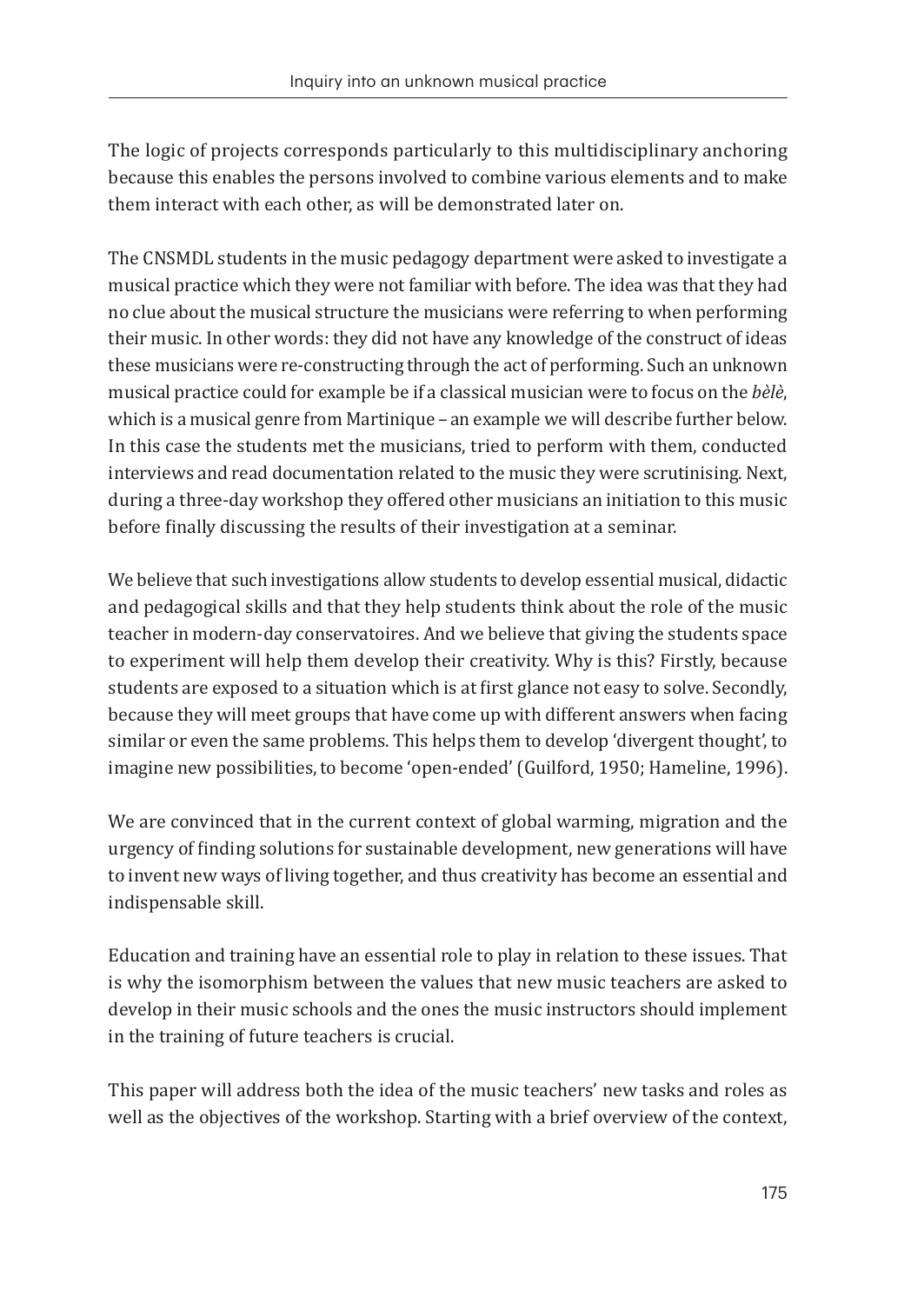I will go on to describe the survey methods and tools and present an example before critically analysing this work.

# **Background**

The department of music pedagogy at the CNSMDL

The Conservatoire National Supérieur de Musique et de Danse de Lyon (CNSMDL) is one of the two higher music education institutions in France that are exclusively focusing on higher education and run under the auspices of the Ministry of Culture. Its department of music pedagogy has existed since 1994. The CNSMDL operates under the auspices of both the Ministry of Culture and the Ministry of Higher Education and Research. The music pedagogy department offers a two-year programme which awards a master in pedagogy.

The student cohort of this programme is about 20 students per year, most of them having graduated with a master's degree in performance or in theory from one of the two CNSMDs in France. With a master's degree in music pedagogy they are given permission to teach instrumental, vocal or theory lessons in music schools and conservatoires. After a regional civil service competition the newly qualified teacher can join the managerial staff of a conservatoire and become a senior executive.

Music schools and conservatoires<sup>2</sup> in France today

France has a very close network of music schools and conservatoires. Marcel Landowsky, director of music at the Ministry of Culture from 1966 to 1975, and later Maurice Fleuret, director from 1981 to 1986, promoted a very strong development policy reinforcing these structures in order to improve young people's access to music education (Lefebvre, 2014; Veilt & Duchemin, 2000). These music schools and conservatoires offer a specialised initial education of music – from early childhood music education up to a diploma of amateur or pre-professional practice.

<sup>2</sup>  To avoid misunderstandings between different forms of institutional logic in Europe, we will use the term 'conservatoire' to refer to educational structures of music with state approval which deliver teaching from the beginner level to pre professional diploma.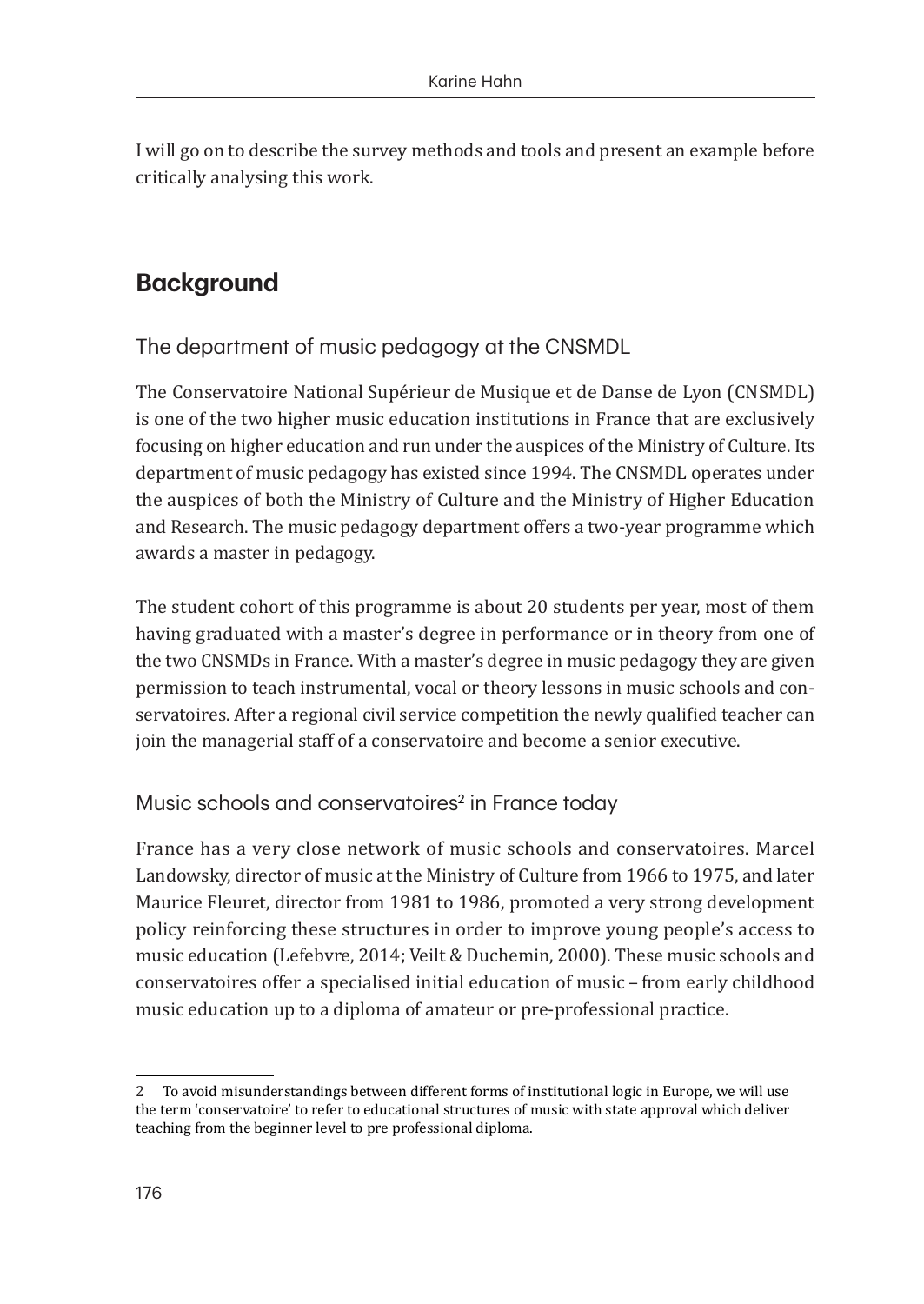These structures are publicly funded, mainly by municipalities. The courses are generally structured according to the relevant instrumental or vocal disciplines. The conservatoires are classified according to their territorial extent: 'regional conservatoires, 'departmental c.' and 'municipal c.' or 'intercommunal c.'. In total there are around 380 conservatoires in France (www.culture.gouv.fr). The pedagogy department trains teachers who are licensed to teach within these public structures as experts in music education.

In addition a number of smaller structures can be found, including communal or associative institutions (not included in the above figure), that have kept the name 'music school'. These schools may have emerged from traditional structures such as municipal wind ensembles. Generally, they offer more limited educational services than the conservatoires, but pursue similar goals and missions, at a local scale.

During the last few decades attitudes towards music have changed a great deal in France. On the one hand, music schools and conservatoires have experienced significant growth: even if the conservatoires remain focused on one-to-one teaching and classical music, the range of services and activities has expanded considerably. On the other hand, music-related habits, especially when it comes to listening to music, have changed. Music schools and conservatoires should support this evolution, and teacher education should encourage the artist-teacher to continually develop his or her role as a professional musician and music educator in our changing society.

Even if the curricula and activities are laid down by the state, the structures are the responsibility of the local authorities. Thus, elected officials ask conservatoires to expand their services and to address a wider audience. The audience attending classes in these institutions is now different from the past. The various framework texts of the Ministry of Culture, which describe the missions of the conservatoires<sup>3</sup>, show evolution: music schools and conservatoires are given the task of further developing amateur practices, collective practices, multidisciplinarity and creativity. They have a duty to engage in partnerships with associations and artists, to anchor the conservatoire in its home territory and make it shine. The conservatoire is no longer exclusively meant to train orchestral musicians. But this historical legacy is still so strong that changes

<sup>3</sup> The 1984, 1992 and 1996 'pedagogical guidance schemes' and 'Charter for Specialized Arts Education' (2001) clarified the different missions of the schools concerned. The pedagogical guidance scheme for the initial teaching of music, published in 2008, is now the reference document for all teachers, directors and elected officials.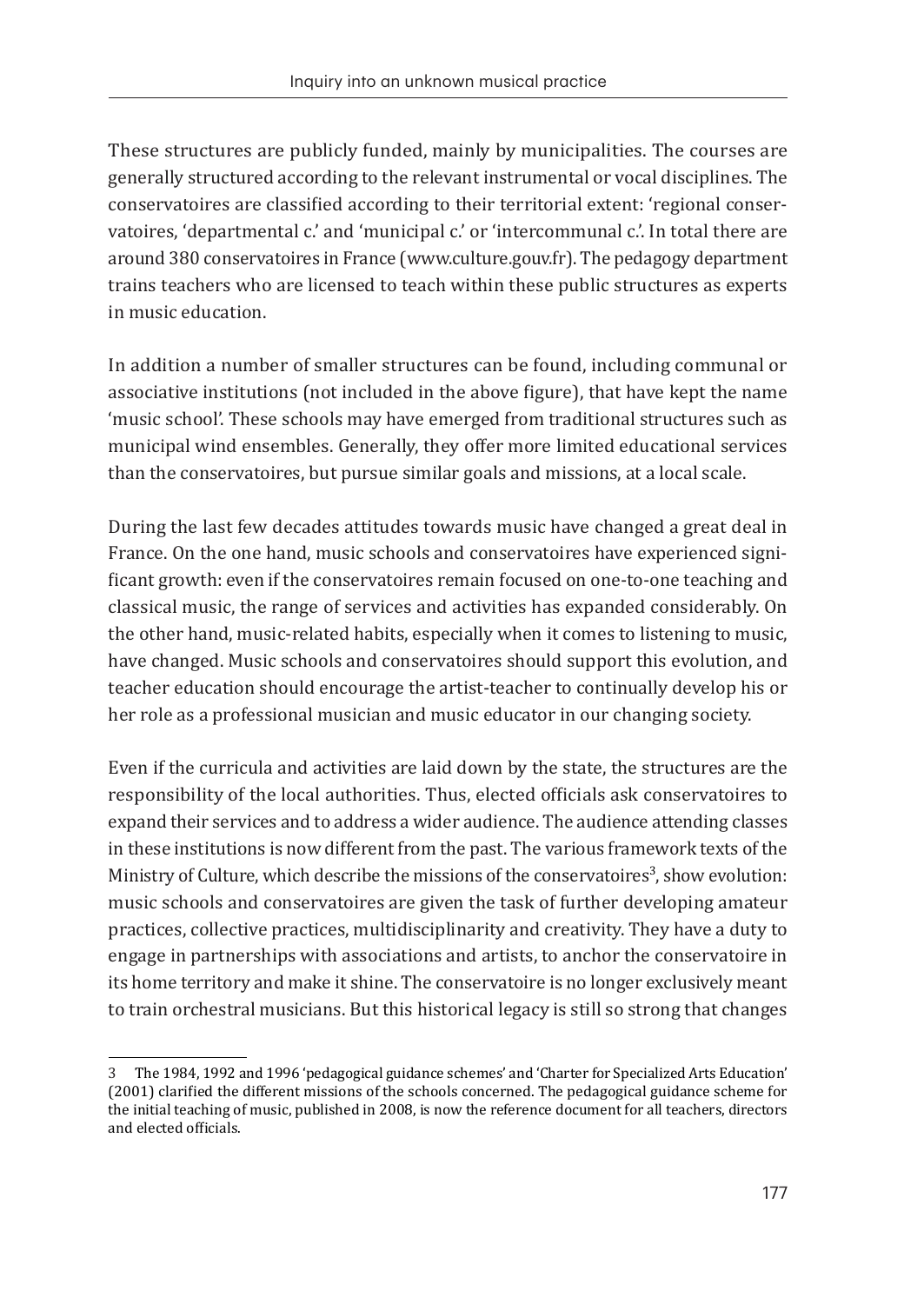are often difficult to implement and only slowly put into action. That is why it is so important to support young teachers in developing an extended scope of skills and competencies to help them articulate heritage and new forms of practice.

The changes that have been outlined above are impacting teaching methods: group lessons are booming, student profiles change and diversify, as well as their relationship with music and their expectations. Moreover, information is today considerably more accessible – whether it is access to exotic music that has long been unknown to our Western societies or information about the history of heritage or interpretations.

All this also has a strong impact on the role and the mission of the teacher. Teaching music practices that are new to him, the teacher cannot rely on his encyclopedic knowledge. Therefore his role shifts towards a more accompanying one, helping the students to inquire, research for, analyse and classify information, as well as develop their critical thinking.

The development of new technologies has also brought new opportunities for students who are eager to compose music. Music editing programs or computer-assisted musics for example, make composition more accessible. As a result, the separation between interpretation and composition becomes blurry – an experience that seems to be less alien to musical styles and genres outside scholarly classical music.

These developments are also a challenge for the traditional relationship between theory and practice. The teacher must now be open to diverse approaches to music-making and to helping his students understand, compare and experiment with different ways of making music, different processes, in other words: he must find new and more flexible ways of balancing the relationship between theory and practice.

The teaching profession is changing. The music teacher can no longer only be a specialist on an instrument or a musical genre; he or she must also be a specialist on the 'access to knowledge', someone who is able to support their students during their research.

### Learning through project and inquiry

This is why the music education department at the CNSMDL has built a training programme based on project and inquiry. Two student cohorts have enrolled on the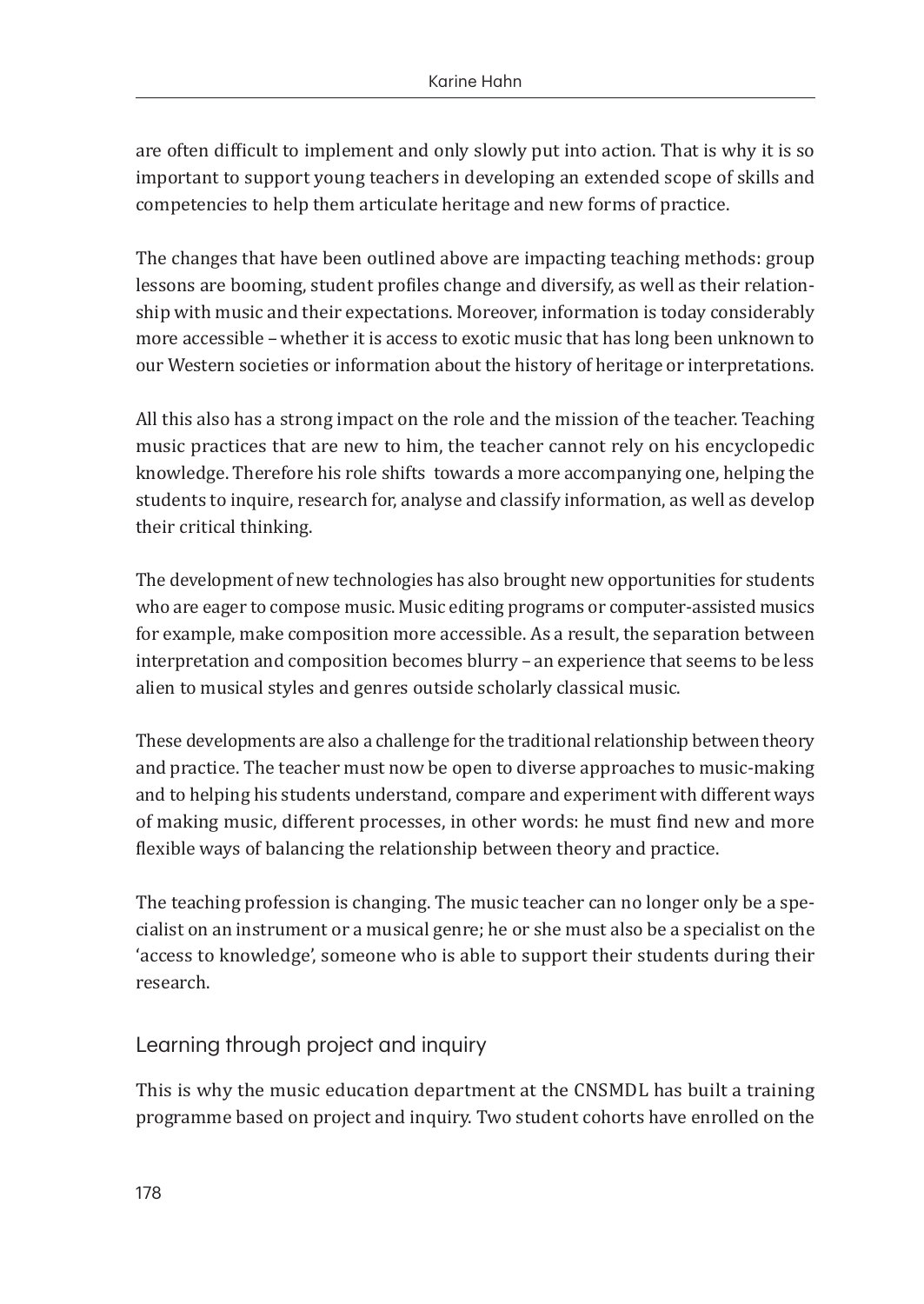programme to date, but some projects, such as the one described below, have been under development for several years.

Project work and inquiry are to be understood as two poles in a regulatory cycle. The tension between the two is productive in order to raise new questions derived from action experiences. Stimulating and releasing this productive tension between project work and inquiry with each individual student can be seen as a common basic concept which underlies all pedagogical study programmes at the CNSML.

The skills that the students have to develop in their career are, of course, prescribed by regulations stipulated by the Ministry of Culture, and the choice of devices is designed to allow these acquisitions. But in the articulation between the different projects, and within each project, the student's path is conceived at the beginning of a dialogue, or even negotiation, in which not only the teacher is involved but also the student him- or herself at an earlier stage of his or her career as a learner. There is a contractual process between the student and his or her teacher: the pedagogical team have an agreement with the students on the terms of their projects – their challenges, objectives, methods and evaluation – and, at the same time, the teachers are challenged to gradually withdraw from the role of instructor into a role as mentor and facilitator, allowing the student to develop into a professional self-reflecting and self-controlling educator.

This educational concept is based on two major theories: Firstly, 'pedagogy through project' ('pédagogie de projet'), defined by Louis Legrand (1982). Secondly, 'theory of inquiry', developed by John Dewey (1938), which can be seen from today's point of view as one of the first formulations of a theory of action-oriented learning in the modern sense.

The department of music pedagogy at the CNSMDL is not the only one to have implemented these principles into music teacher education in France. In particular, the Cefedem Auvergne Rhône-Alpes, under the leadership of Jean-Charles François, starting in 2000, as well as later the Cefedem of Normandy under the leadership of Yanik Lefort have already developed educational programmes based on these principles since 2000, with many changes over the years and different groups of students<sup>4</sup>. The

<sup>4</sup> Jacques Moreau has already proposed a contribution on this subject to the AEC, starting with a text written in French by Jean-Charles François (François et al., 2007), edited in collaboration between the Cefedem Rhône-Alpes and the CNSMDL: "Contractual Process in Students' Performance Projects". This paper was simultaneously presented in English by Jean-Charles François to a Connect presentation at the Guildhall.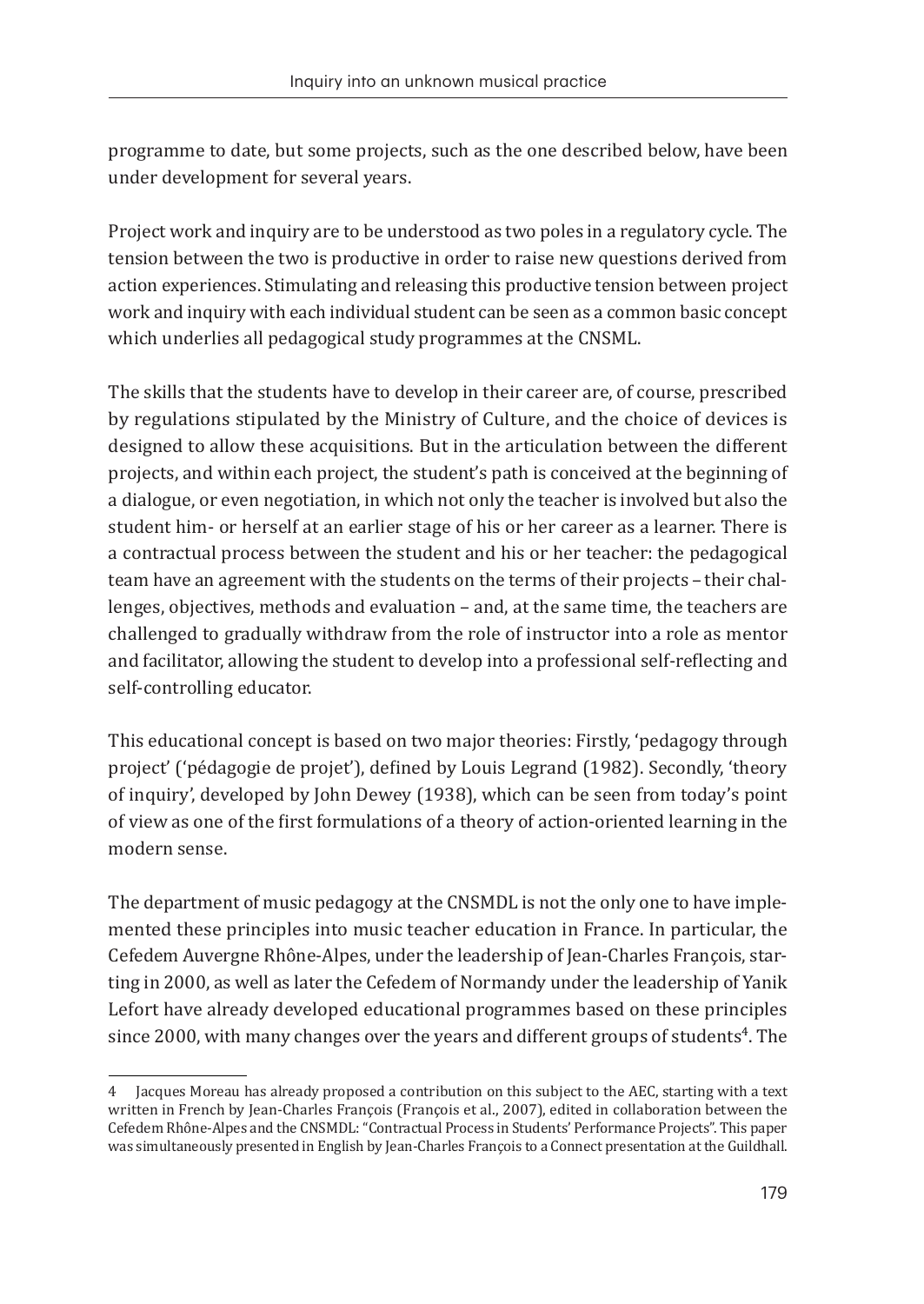teams from these three institutions have shared their experiences with each other through discussions and workshops.

Legrand and Dewey developed concepts that really put the student at the centre of his or her learning process.

### To learn through project: Louis Legrand

Louis Legrand, in charge of a study mission to improve the functioning of secondary schools, summarises in a report to the Ministry of National Education the main lines of 'learning through project (Legrand, 1982). For him, a project supposes:

- 1. A choice of subject made by the learner, implying a conscious and personal commitment;
- 2. A collective approach – although the initiative can be carried out individually;
- 3. Planning ahead of time;
- 4. A presentation to others;
- 5. Learning by trial and error;
- 6. A rotation between individual work and collective consultation;
- 7. Teachers positioned as regulators, informants and support as needed.

One of the interesting elements in this project pedagogy, which resonates with the multidisciplinary aspects of our approach, is the interaction and interrelationships between the various components of the project. For example, it is necessary to consider the group, the profiles of the actors, their cultural and sociological context, as well as their prior experiences and previous understandings that they convey to the notions and phenomena. In addition, there is a very strong interrelationship between the activity in which they will engage and their idea of what they will learn; if one of the elements in the project setting changes, all the other elements are modified. In other words: based on an understanding which is widely shared among the leading learning theorists, the mental representation which the individual associates with a certain notion changes as a consequence of a changed perception of the phenomena.

An example: the notion of 'constraints' is particularly interesting. The 'constraint' comes from both the context (musical, production) and the teacher who will propose a certain educational setting, forcing the student to expose himself or herself to a particular challenge or obstacle instead of evading it in order to be able to achieve the learning objectives. The notion of constraint is found both in the field of educational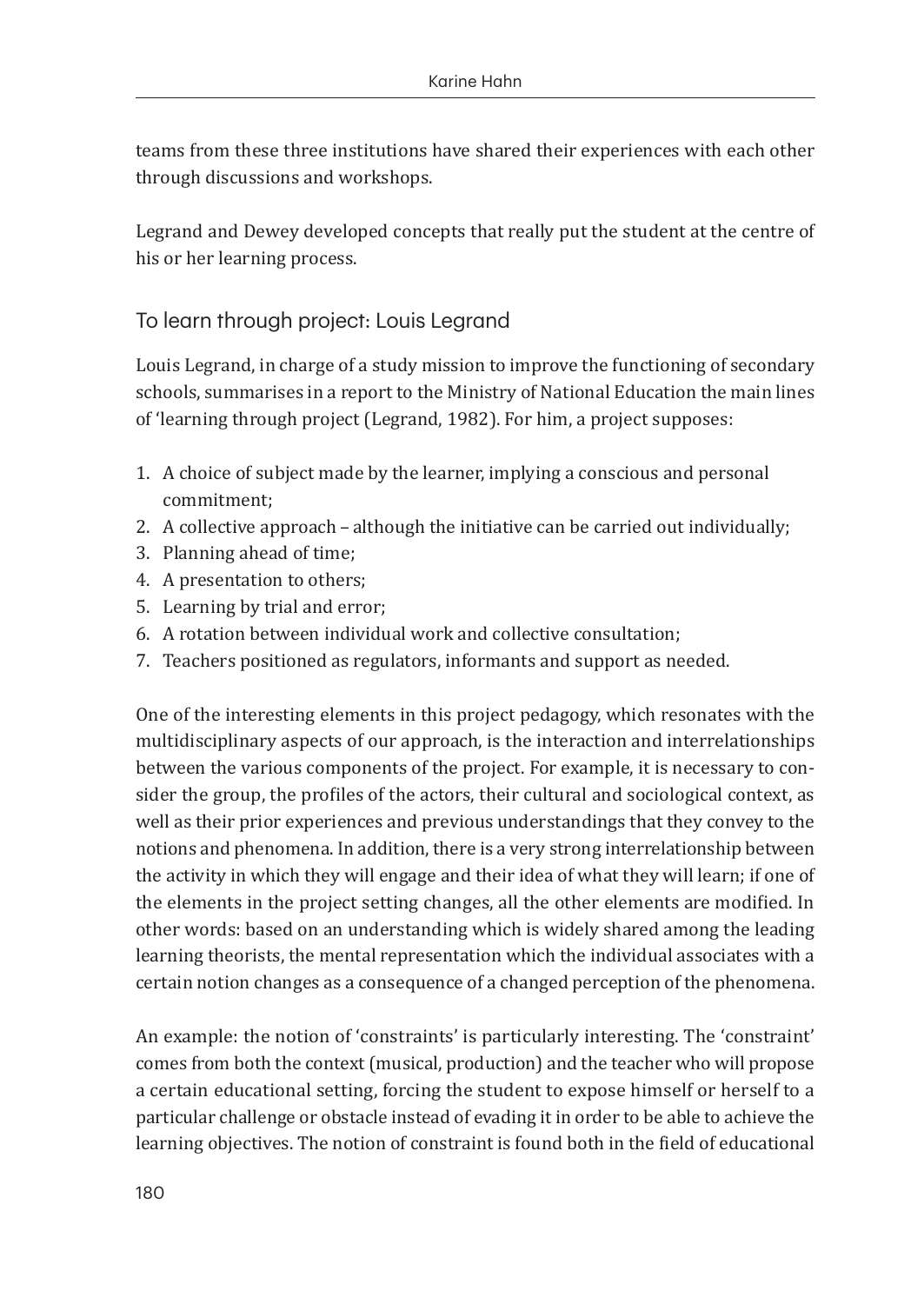sciences (Astolfi, 1993; Meirieu, 1987) and in the field of pragmatic anthropology. Isabelle Stengers (1996), for example, develops the notion of constraints related to the 'ecology of practices'. When students learn from the project, they should gather all these dimensions in the same movement.

We wish to emphasise that 'project-based learning' is not to be confused with 'project society'. 'Project-based learning' aims at the emancipation of the individuals – in the sense of Tilman (2004); but a society that would exclusively be based on project work might put people's jobs and security at risk (Boltanski & Chiapello, 1999) $^{\rm s}$ .

'Project-based learning' is developed in the school's context, be it a general school or a music school. This must ensure an articulation with the long-term work carried out, the fundamental values defined by the public school, and be discussed with the various actors of the school. Moreover, the school ensures a safe environment where the student can be wrong, wander, waste time, and be equipped with the material needed. Alongside this, the development of project logic in contemporary Western societies also corresponds to a liberal, competitive view of society – a dimension that should not be taught in school, even if the principles constituting a project can be similar.

# John Dewey – The theory of inquiry

The second theoretical grounding is for us the theory of inquiry. In the philosophy of John Dewey, the idea that learning is triggered by research is crucial (Dewey, 1938). In order to improve, students have to be faced with a problem and solve it through investigation.

For the pragmatic philosopher John Dewey, inquiry is the experience that aims at the acquisition of knowledge; it is experience itself, insofar as it reveals the logic of operations. Experience is both the foundation and the ultimate objective of the determined approach of investigation. This vision is particularly interesting for us: transposed into the context of the musical practice, it refers to the procedures we are used to when performing music.

To start an investigation – or even to have the idea of conducting an investigation – people have to be able to create an initial situation which is addressed as a problem,

<sup>5</sup>  See François et al. (2007) for the development of this thesis.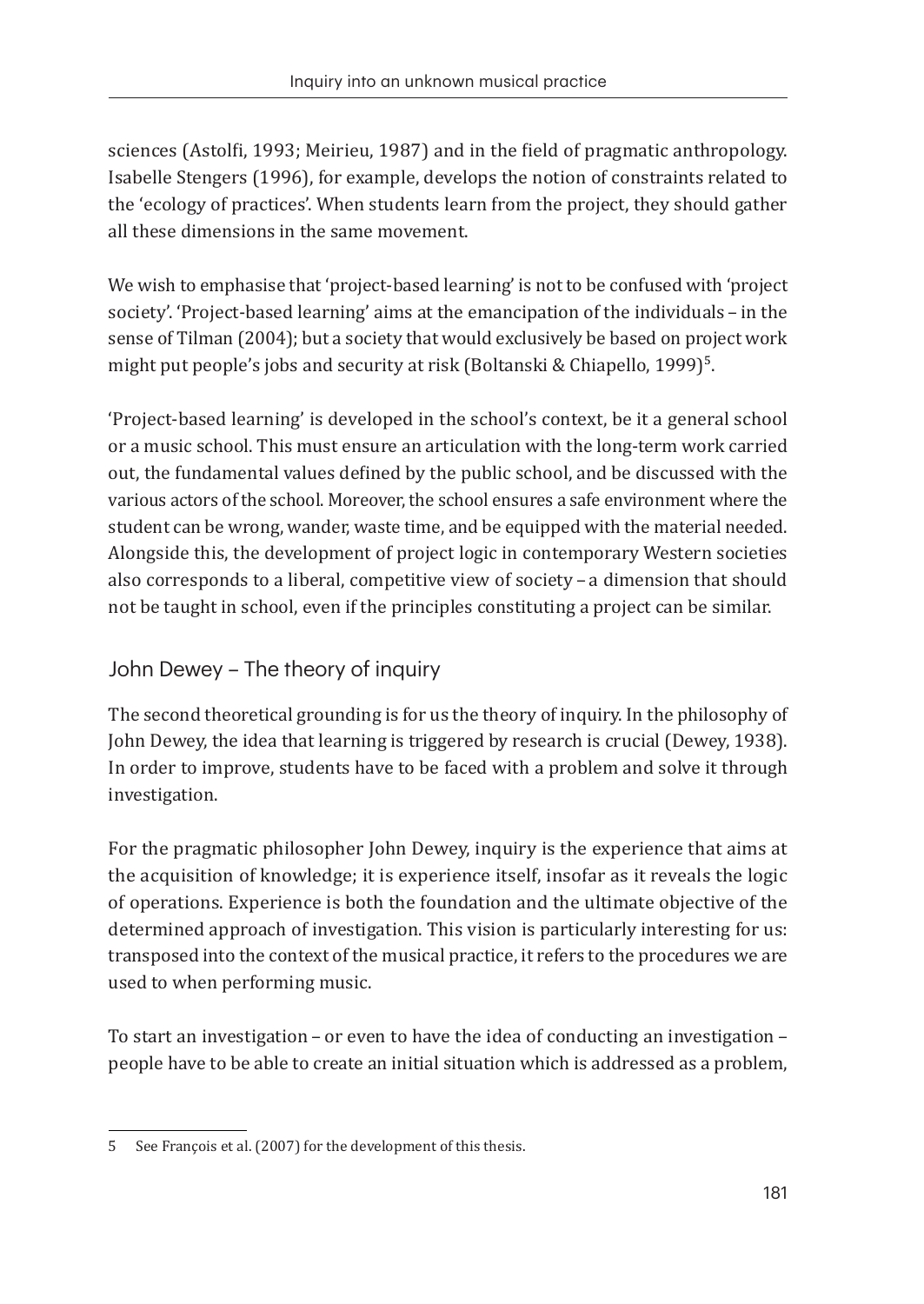albeit a real or an imaginary problem, to be solved. For Dewey, the transformation from an 'indeterminate' situation to a 'problematic' situation is done in five stages:

- 1. The antecedent condition of inquiry: the indeterminate situation
- 2. Institution of a problem
- 3. The determination of a problem-solution
- 4. Reasoning
- 5. The operational character of fact-meanings.

In this theory scientific knowledge is developed through an inquiry process whose nature does not differ from how a problem is usually solved in the context of an everyday situation which apparently needs to be solved. In both spheres there is a continuum between experience and logic, and therefore between inquiry and practice.

This concept of inquiry refers to a cluster of behaviours that can be of a different nature, backed by either psychological, cultural, organic ('natural') or scholarly logics. Their common peculiarity is that they are all finally aiming at overcoming problems.

In the field of musical practices these 'behaviours' correspond to the different solutions that have been found as a result of the internal communication within a certain community or social group in various contexts in order to answer a question; for example, the question of varying a melody or inventing different propositions. Working with a melody (the answer can differ in nature depending on the context: harmonic, modal, rhythmic, etc.), each human group will come up with answers that differ from each other, with a variety of ways in which to make different kinds of music, with different musical parameters each treated in a specific way. The logic of inquiry makes it possible to attempt to identify these ways of doing things, to see how groups are experimenting, how they develop collective responses to an open question, how these choices stabilise at a given moment. There emerge shared musical questions for which each social entity, in various contexts, develops its own answer.

Why is this theory so important to us? Because it obviously allows us to understand that musicians, when working out a musical performance, are contained within a continuous cycle in which a concrete action (the musical performance) generates experience (which is gained by analysing and assessing our own performance somewhere in between success or failure), which in turn becomes the starting point of a new action. Dewey points out that this process of learning through action experience may not necessarily refer to one's own actions only, but also to actions that are carried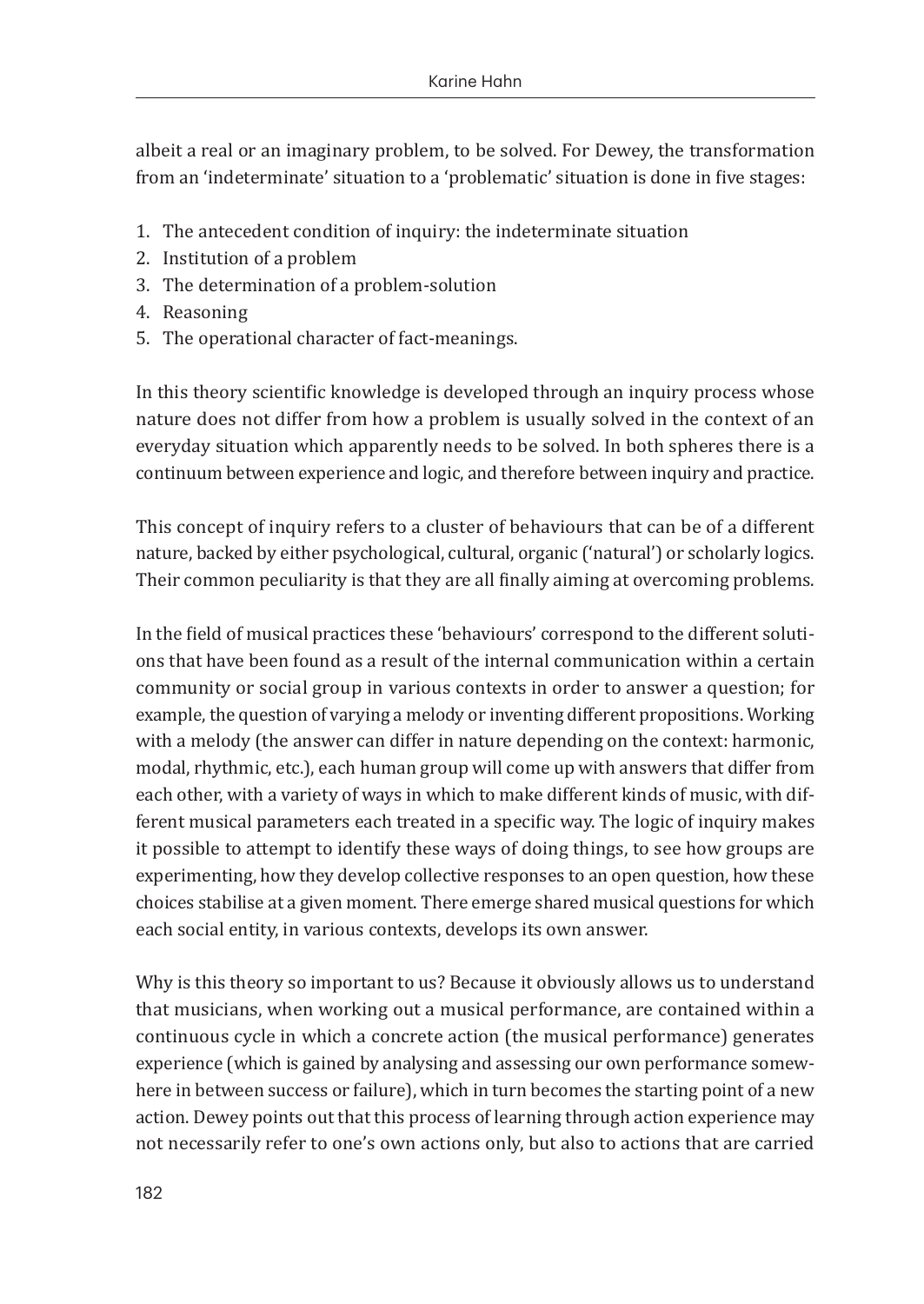out by other members of the professional community. And that is why he considers the learners' actions to be a collective response to experience. This very pragmatic approach allows us to look at musical practices from the point of view of both their fabrication and their theorisation, as an integrated process similar to how actors themselves experience it.

We therefore also make the tools that might help students go successfully through this inquiry process: different interview techniques, observation methods, how to observe a territory, how to identify contexts, how to consider the audience from a sociological approach, etc.

The following text proposes both how to describe the project framework and how to build on a project that was conducted by a student group.

The data was collected through the observation of different sessions involving the students, and interviews:

- first discussions with the group at the start of the project;
- discussion as they go through their surveys, especially from their field diaries;
- parallel discussion with musicians whom the students had interviewed;
- observation and analysis of the workshops offered by these students to other students to help them discover and practise this music;
- participation in the research seminar;
- final interview at the beginning of a written and documented report (audio, video) of the students.

# **An inquiry about unknown musical practices to discover: the 'EPMD' method Description of the framework, challenges and expectations**

Start of the project: the preliminary phase at the beginning of the investigation

Before the beginning of the project, one teacher (who is already a musician-teacher and an anthropological researcher) offers a lesson on the issue of tradition and its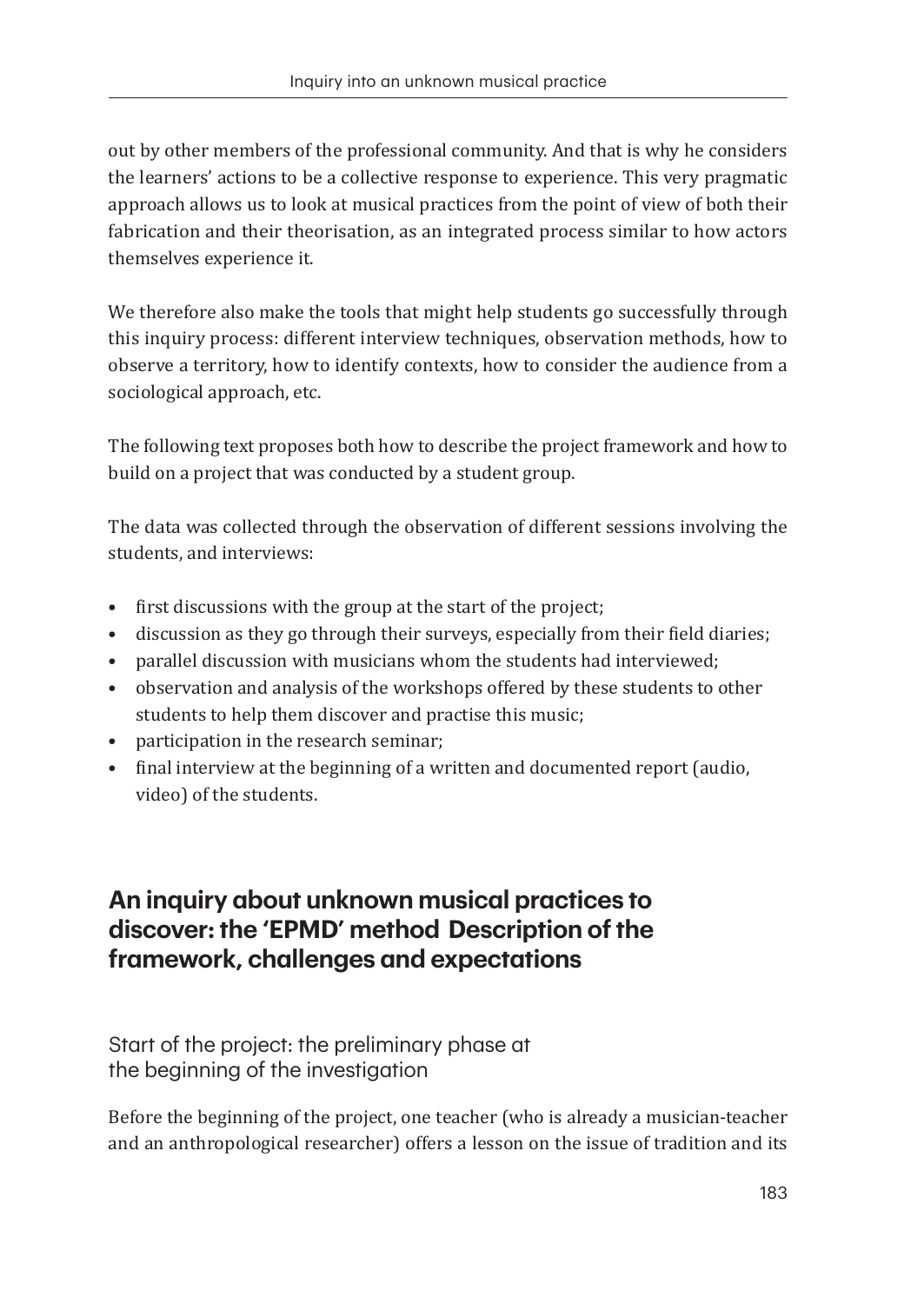dynamics, alterity, and other fundamental anthropological questions. Some theoretical references are then discussed – especially Geertz (1973), Amselle (2008) and Lenclud (1987).

Then we constitute groups of students (four or five students per group) and present to them the musical context in which they have to do their investigation. This musical context should be a completely unknown musical genre, far away from their main musical identity. It is paramount that at the beginning they do not understand how these musicians create and play this kind of music, it must be a real mystery to them.

Our students are mostly musicians with a background in classical music or in early music (there is sometimes a jazz musician in the student group, but this is still an exception). So, for example, they have to investigate Mandingo music; jazz fusion; improvised counterpoint; Corsican polyphonies etc. The musical practices have to be very specific in order to prevent the students from creating general categories.

To perform music involves specific processes in specific contexts (Becker, 1982) – and this is the central issue of this method, what the students have to confront themselves with.

Before the beginning of the study the students have to write a text concerning their initial questions: what are their ideas about the performance practice? How do they imagine that this kind of music is created? What is to them a complete mystery? How are they planning on inquiring? What questions do they want to ask the musicians playing this music?

This text aims to identify the students' initial representations; representations that will evolve during the project.

### The inquiry

After that the inquiry can begin. The students are asked to conduct an investigation by using the method of participatory observation.<sup>6</sup> The framework is strictly defined. Although this may seem paradoxical at first, these constraints are necessary conditions in order for the students to conduct their investigations as freely as possible.

<sup>6</sup>  To work on ways of making music, students rely in particular on the work of Perrenoud (2007) and Schütz (2007).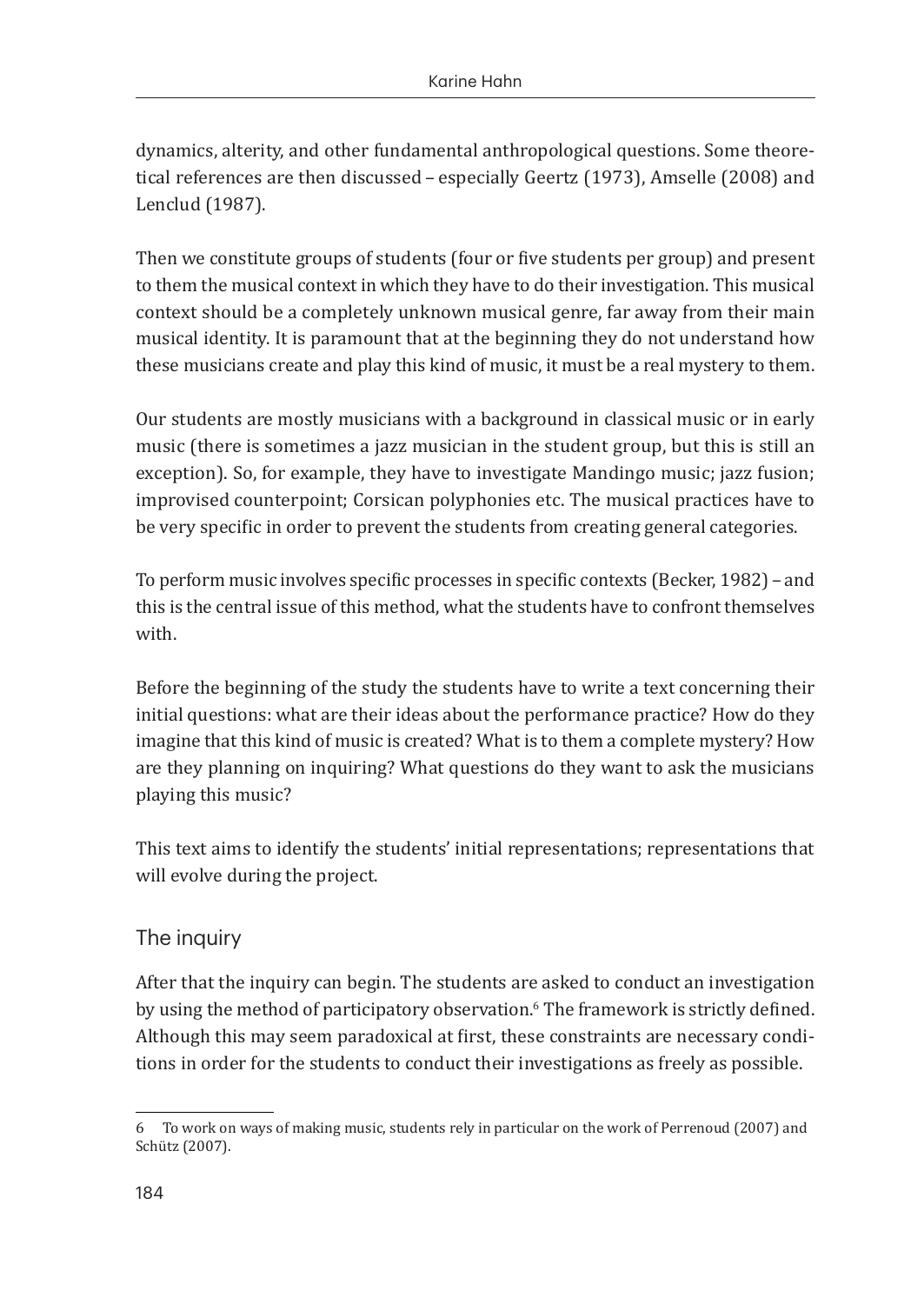The students are asked to keep a logbook as they investigate – to write down the names of people they are looking to get in touch with, whom they meet, what they observe – but also their questions, their misunderstandings and their doubts.

They have to find out who is practising this music, look for contacts, meet musicians, make observations and conduct interviews. When they have started searching, the team of teachers may help them find contacts if necessary. They are asked to play with some of these musicians, try to integrate some practising moments to the project. They have to look for existing literature on this topic and conduct research on the internet.

Finally, the students have to define the different criteria: the matrix of the genre and the essential ingredients in the making of this music.

All this should not necessarily be done as a linear, progressive investigation process, but rather in a back and forth process allowing new insights to generate questions on data already collected.

# The pedagogical workshop

Having conducted their inquiry, the students offer a pedagogical workshop for a small group of students from another cohort who has yet to work on this inquiry. The workshop runs over three days, with five three-hour work sessions.

Students acting as 'teachers' have to make their 'students' understand all the issues of this music; their task is to make their peers discover the music performance practice they have studied and investigated themselves. They have to make choices, as they cannot address all the topics during the workshop, and justify these choices. The students have to develop more than one approach to fulfil their task and are asked to justify their choices of transmission modes.

In the workshop they need to define the task of the musicians, the issues, the resources, the environment and the evaluation criteria.

These workshops are seen as a real challenge by the students. It is very difficult, for example, to explain in a short session modes of transmission that in the real world run over many years and that are embedded in a very specific social setting and maybe supervised by a master or by peers, where the learner step by step acquires new competencies or the right to play certain sounds or rhythms.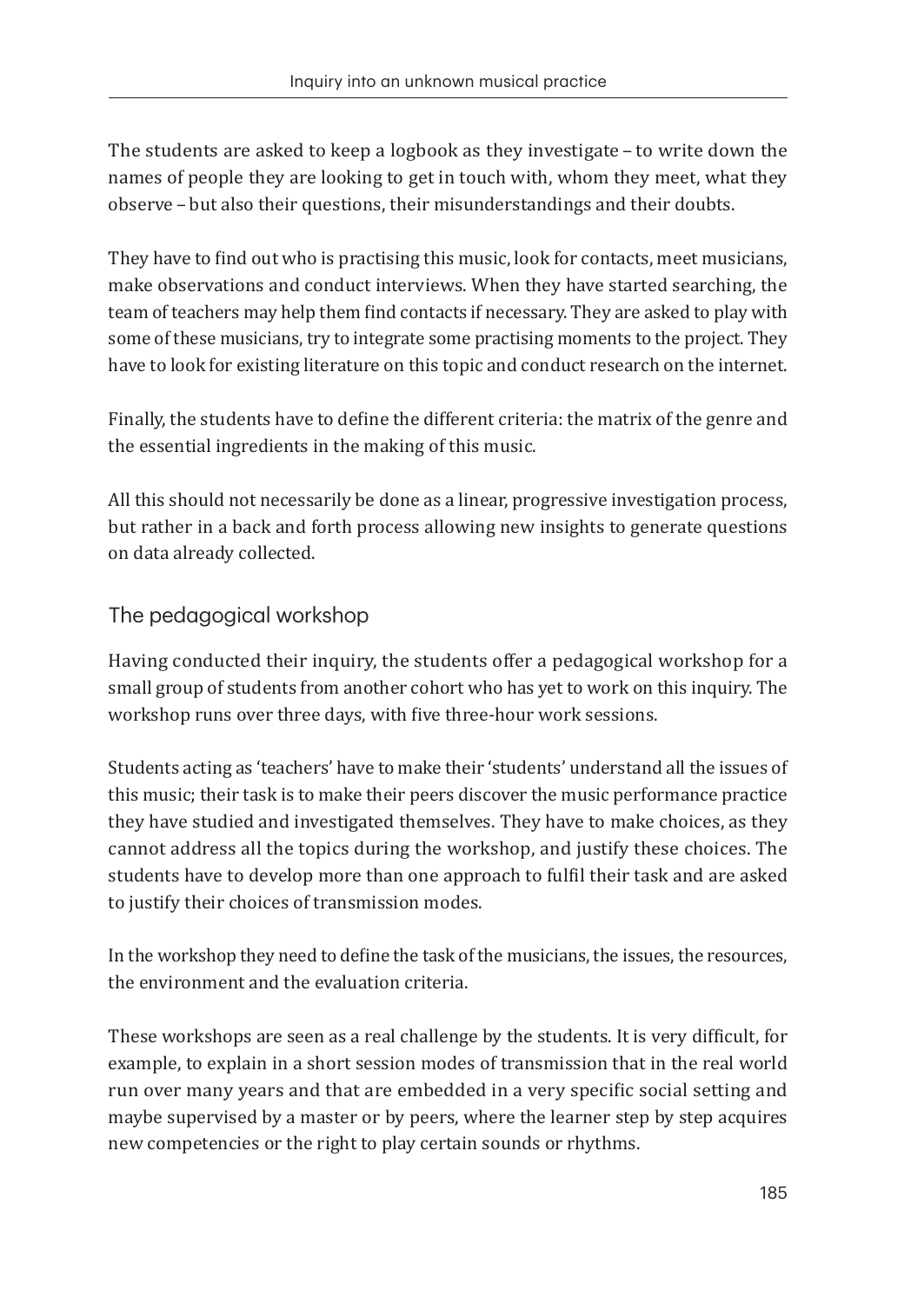The task of the students here is to reinvent a fictional context adapted to the constraints of the situation – a situation they are likely to encounter later when teaching in music schools.

#### The seminar

After all this work the students are asked to animate a three-hour seminar on this  ${\rm specific}$  musical genre'. The audience is made up of their fellow students in the department – which means that some of them have conducted a similar investigation on another musical practice.

The seminar must follow a particular structure. First the musicians who attended the workshop present and play the result of what they have developed during the sessions. Then the facilitators invite questions from the audience about this music and how it is made. The musicians who participated in the workshop talk about their work and practice; they address the difficulties they encountered, especially the musical and instrumental difficulties which challenged them with regard to their musical habits. They define and explain which role the supervisor had in the process.

Next, the group of investigators present their inquiry from a documented and problem-solving approach; they compare what the music students have said and what they had foreseen; they try to answer the first questions from the audience. Then they facilitate a debate about specific ways of making music.

### Return to their own music-making ways with a fresh approach

The last step is about assessment, evaluation and feedback on the various issues of the project. It is essential to verify whether the students have grasped the issues of the project in which they were involved and to discuss them.

The final interview between the students and the teacher from the pedagogy department is therefore particularly crucial in building skills. The formulation process allows the students to take a step back from the situations they experienced, to objectify them.

In addition, the students themselves propose the criteria for the success of their workshop and their musical essays. This will allow them to identify the constituent elements

<sup>7</sup>  Inspired by De Certeau (1978).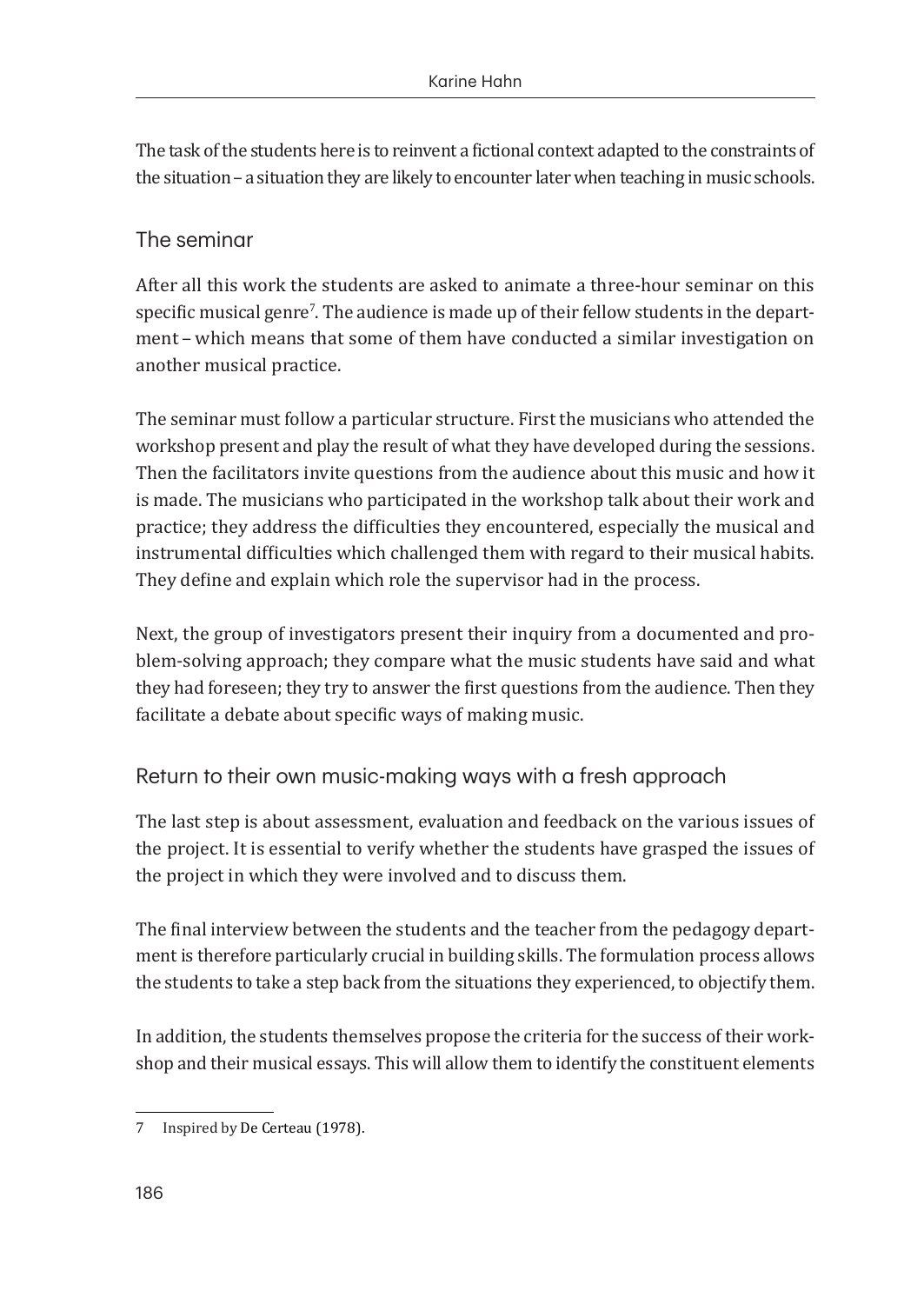of the practices for them and to note possible discrepancies between the words of the musicians they have investigated and their own musical vision. For example, the criterion of a certain type of accuracy, which is constitutive of classical musicians, will not necessarily be valid in all contexts or in any case will not necessarily be paramount. This is why it is necessary to be able to link, in this final interview, the different phases of the investigation. This interview represents a formative evaluation (Hadji, 1989).

Then, each student, this time individually, has to return to his own way of making music and see what has changed in the way he looks at his own practice. This is the central anthropological dimension. The project has to be based on the students' alterity, because this is a necessary condition for enabling them to find and define their own identity (Laplantine & Nouss, 2008).

Especially in music higher education institutions musicians are highly specialised in a particular musical practice from a young age. In France most classical music students learn one instrument and often only one genre. The 'way of the hand' (Sudnow, 1978) is so integrated, incorporated, that they cannot see the musical processes and are unable to question them.

Only upon graduation when they are away from their routine can students reconsider their 'natural' musical process. This is important for any musician but especially for a teacher, who is in charge of teaching students his own way of doing things. The reflexive posture of the music teacher is fundamental. He or she should do and look at his or her practice, structure his discourse on his practice, compare it with other logics, question the evidence, think out of the box in order to explore new possibilities.

Let us now have a closer look at an example of one specific inquiry.

# **An example: 'Inquiry into bèlè'**

Investigate the way of making 'bèlè'

Last year four students (a harpist, a violist, a pianist and a gambist) investigated the 'Bèlè', one of the best known musical genres in Martinique. Members of the pedagogical staff knew this practice because some very famous artists had come to Lyon to train and graduate in specialised education; so we knew there were resources available.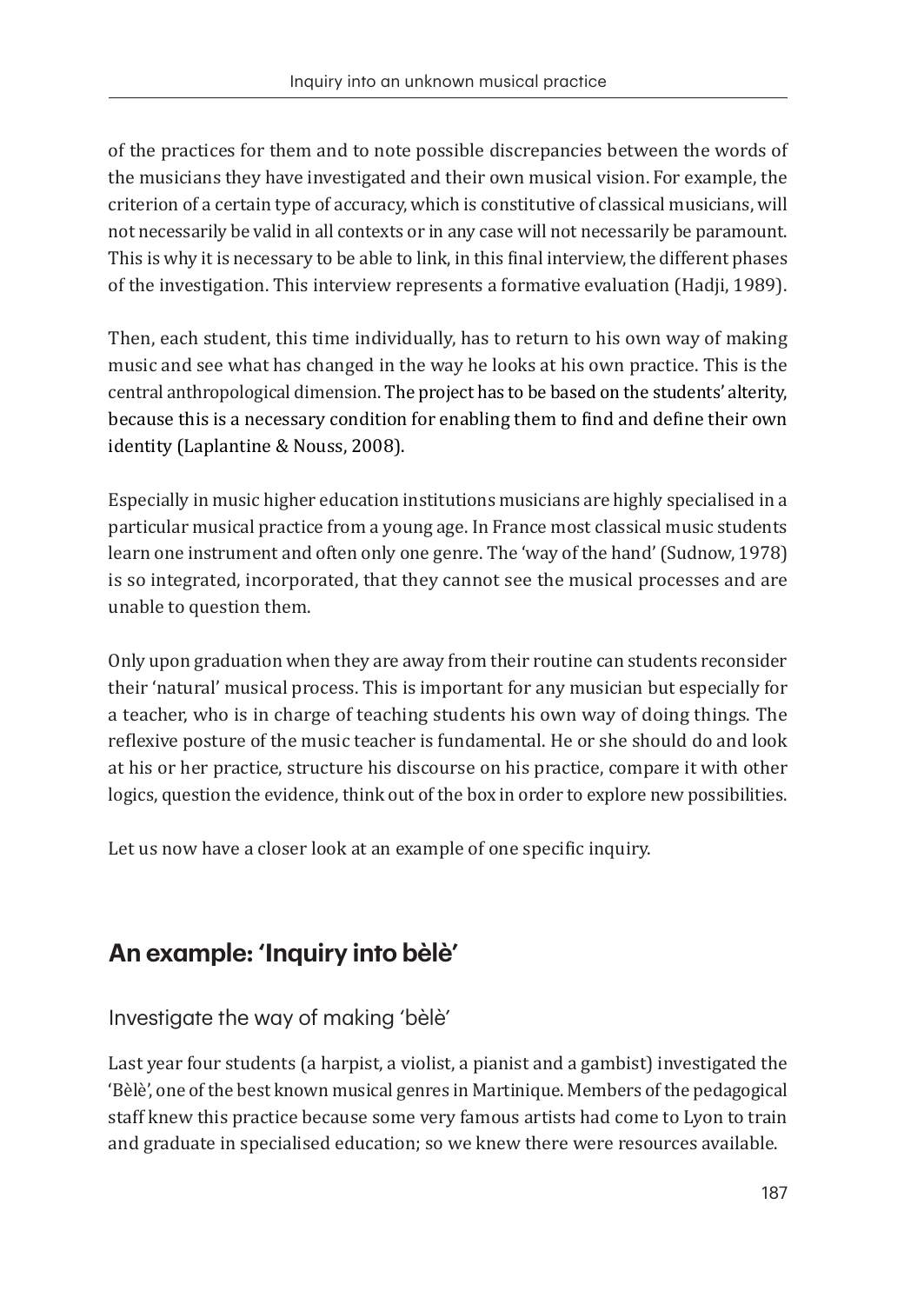The bèlè is particularly interesting because it is really a Martinican community practice with a very dynamic 'tradition' and therefore formats that evolve with society (Jean-Baptiste, 2008). It is interesting to see that this practice is still expanding on the island. Moreover, the various elements that constitute it (text, song, drums and rhythm, dance, assembly, structures) are completely indivisible.

By the time the island of Martinique was occupied by the French colonists, the slaves gradually structured artistic forms mixing cultural elements of the populations enslaving them (for example, the quadrilles in dance); elements that came from – or were reinvented from memories of – the slaves' countries of origin (for example, forms of African rhythm); artistic structures which reflect the community – even the ideal of a social organisation which cannot be told (for example, the different movements of dancers describing the social division of tasks, the question of the ownership of the land, and especially the issue of the 'helping hands'). As in the tales, texts (fixed or improvised, often according to the events) include many layers of understanding, and their real meaning cannot be read by those who do not have access to certain codes.

We will take a closer look here at how the students gradually grasped these issues and how they worked and communicated among themselves. The quotes in the text below in the text are the words of the students, formulated by the time of their assessment.

### Initial statements and key moments

At first the students had no points of reference to this practice: 'We knew nothing before because the name "bèlè" had never come to our ears'.

They did some initial research on the internet. Then they wrote: 'The whole thing being extremely interesting but nevertheless very theoretical, we quickly decided to directly contact the current stakeholders of this practice.' So they contacted bèlè musicians living in Lyon, and others were approached by phone because they lived in Martinique<sup>8</sup>. These interviews and observations were the first key moment of their investigation:

 We were at first a little worried because of the versatility of this practice, because the workshop required so much exploration and space for new

<sup>8</sup> Manuela Bapte (Lyon), Philippe Montout, called Philo ; Simone Vaïty (Vaïty, the first woman to take the 'tanbouw') and Nathalie Ardanu (Artana).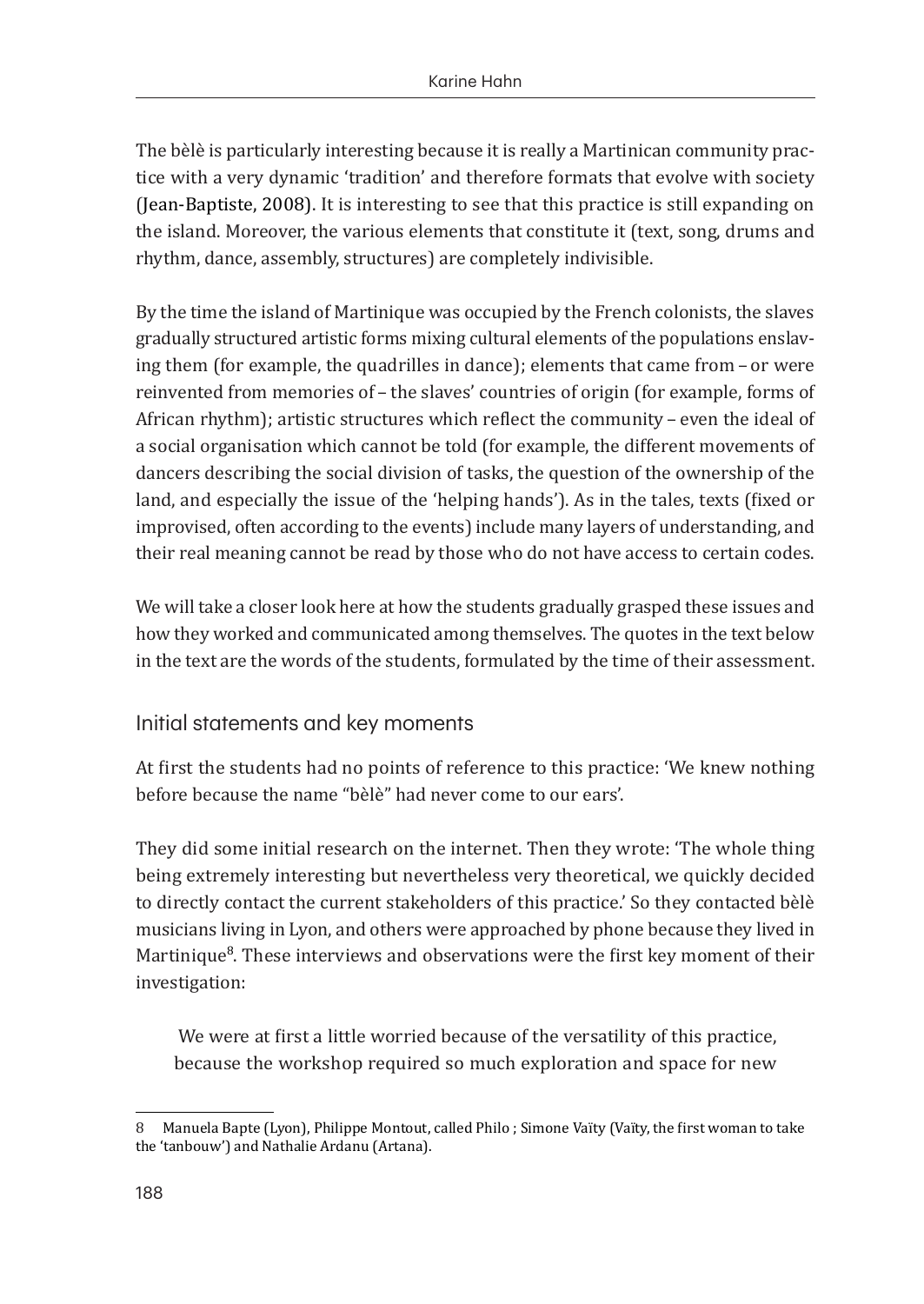things. Then we realised how multidisciplinarity was at the core of this practice, and rich. At that time, we were not able to consider that the three components (drums, voice lead, dance) couldn't exist separated from the other, because the bèlè has this particularity to lead the voice, the dance, the percussions, by some sort of 'calls' which make it essential to consider them together as a whole. For the pedagogical workshop, we were thinking first to establish three simultaneous workshops, separated – music, dance, text; but this idea has been invalidated by our observations.<sup>9</sup>

It is interesting to note that what seemed obvious to our students, namely to separate the different artistic roles, to look at them and to work on them separately, was immediately invalidated by the first observations. The constraint of adopting the same way of doing things as the musicians they observed is in that sense very effective; if this instruction had been bypassed, the musicians would not have been able to face this challenge of an holistic approach to learning music.

The second key moment was a 'swarè bèlè' in which the students participated. It was when they had to play and dance that their first impressions were contradicted and that the constitutive elements of the bèlè made sense to them: '*We had very quickly cultural reflexes inherent to our practice as classical musicians: common breathing to start together, representation of rhythm in the form of written rhythms we knew (quavers, semiquavers etc.); we had to get rid of all this.'*

For example, during the 'drum climb', a dancer steps out of the circle and heads to an improvisation spell towards the drum. At first, just through observation, the students had the impression that the drum led the dancer and was the one who proposed a movement. Then they experienced the role of the drum, and the role of the dancer. They understood that it was the dancer who led: he is the one playing to contradict the musical proposals, made of ambivalent moments. He questions the limits of his equilibrium. Students can also relate to one of Vaïty's sentences in an interview: '*the good musician is the one who is a good dancer*'.

Another point: they realised how much the audience of the evening was a central, constitutive element. They could see the intergenerational dynamics, the mixing of levels of competence, the political and social dimensions of the genre.

<sup>9</sup> All these quotes come from the final report of the students; it includes their own analyses and the interviews that they conducted with the musicians during their investigation.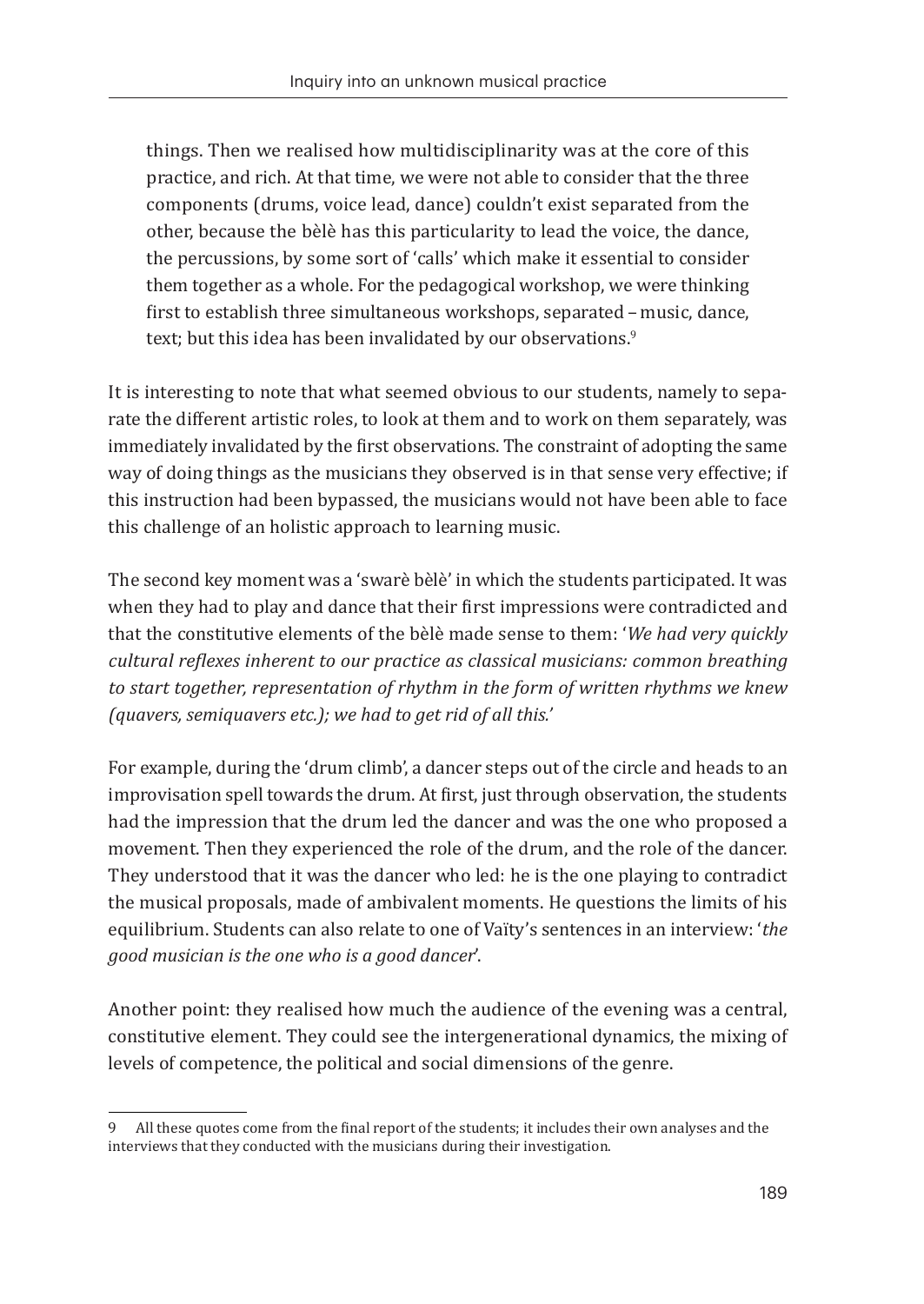Everyone holds different roles during the evening: 'le chanté' (singing), 'le bwaté' (the rhythmic), 'le tanbouyé' (the drummer), 'le répondé' (responsorial singing), 'le dansé' (dance), 'lawonn' (the round, the assembly); it is also important to help with preparing the food, and to take active part in the evening by talking, singing and dancing. '*While we were beating the drums, dancers were preparing the table on which various victuals were laid. Dance levels, although very disparate, were not a hindrance to our learning or to the smooth running of the dance*.'

It is interesting to note that the students were aware of these key moments and of the evolution of their statements.

Our way of understanding the learning of this practice has evolved between the beginning of the investigation and the seminar, our tests happening at different moments and in different learning contexts. Our way of working has therefore been influenced as we proceeded with the project.

The pedagogical workshop and the seminar shape the inquiry

The timing of the pedagogical workshop developed by the students was particularly interesting: it was necessary to balance moments of *doing* the practice with moments of *information of* the practice in order to give the students resources to participate as investigators and develop artefacts.

Students have looked for solutions to how to transpose the experience into the context of the classroom, with precise schedules, a moment of swaré bèlè. To do so, they first had to identify the constitutive components of these evenings. And it was important for them to find a specific identity for the participants.

Expression and learning is done by 'doing' (instrument, dance, singing): those who do not dance in the quadrille observe the best dancers, but they are still an integral part of the performance by responding to the song and continuing to follow the dance steps from wherever they are.

The pedagogical workshop forced them to define what were, in practice, the unavoidable components (for example, the 'tibois', rhythmic rotation on the body of the drum), and what was an unavoidable principle, where it was necessary to change the elements to adapt them to the context – for example, to make a *bèlè Lyonnais*, with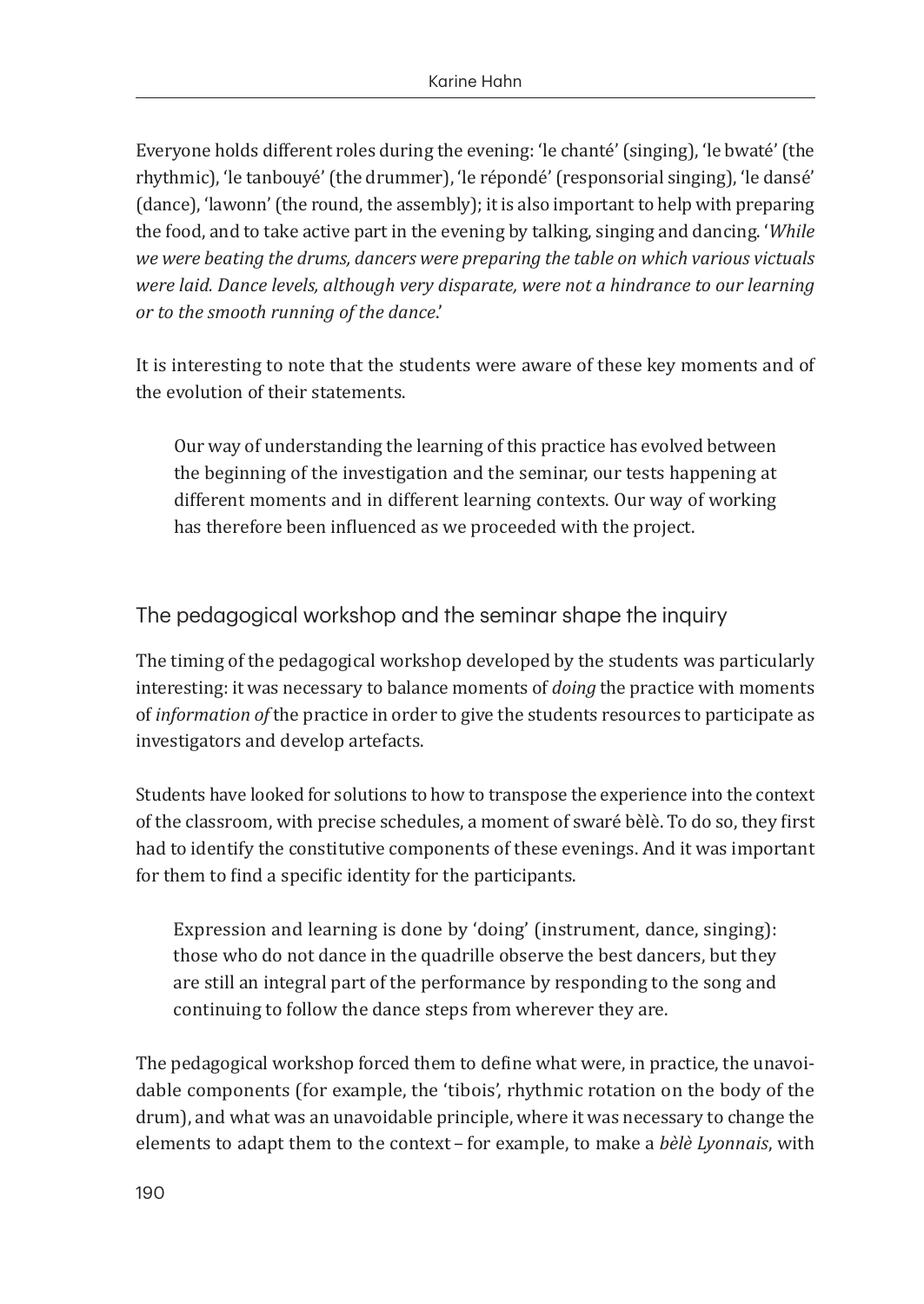peculiar elements referring to the way of living in Lyon, and not to repeat the same thing as in the bèlè of a specific region. In that sense, we can say that the pedagogical workshop is an integral part of the investigation and of the research process.

The objective of the workshop is not only to transmit knowledge of a musical practice. When preparing the workshop the musicians conducting the survey must know what they want the participants to learn, they must choose and define which elements to convey, in which way they want to do things, which elements of the contexts must absolutely be discussed. At this point the act of transmission is entirely linked to the question of inquiry and artistic practice.

The time of the seminar reproduces, in terms of formulation, the same constraints as defined in the workshop: coming back to the conservatoire, the participants of this project must decide what to report to the student-teacher audience. They also have to think how to get people on board in the debate and discussion around the posed questions.

The seminar forced the students to get out of the first personal impressions and prejudices in order to formalise the impact and knowledge they had received from the experience.

More specifically, a political aspect was also embedded in this project. This Resistance through Art was identified and modelled while preparing the seminar:

Practising bèlè in Martinique is a form of resistance.'; 'The need affirmed by the artists that the practice evolves with the society, keeping the fundamental idea: to anchor in the structure of the bèlè the foundations of a social organisation based on mutual aid.'; 'that's the swaré bèlè, it's really the community.

Finally, the students were able to highlight how this research helped them to take a fresh look at their own music and re-examine the relationship between fixed and improvised elements, the holistic interdisciplinary approach, the separation of levels, the collective practice, the relevance of everything that appears outside the game, the place of the audience and the artist as part of the community.

Above all, the questions of music, society and transmission, could be questioned in the same movement – and this is the issue of this inquiry and an essential skill of the artist-teacher.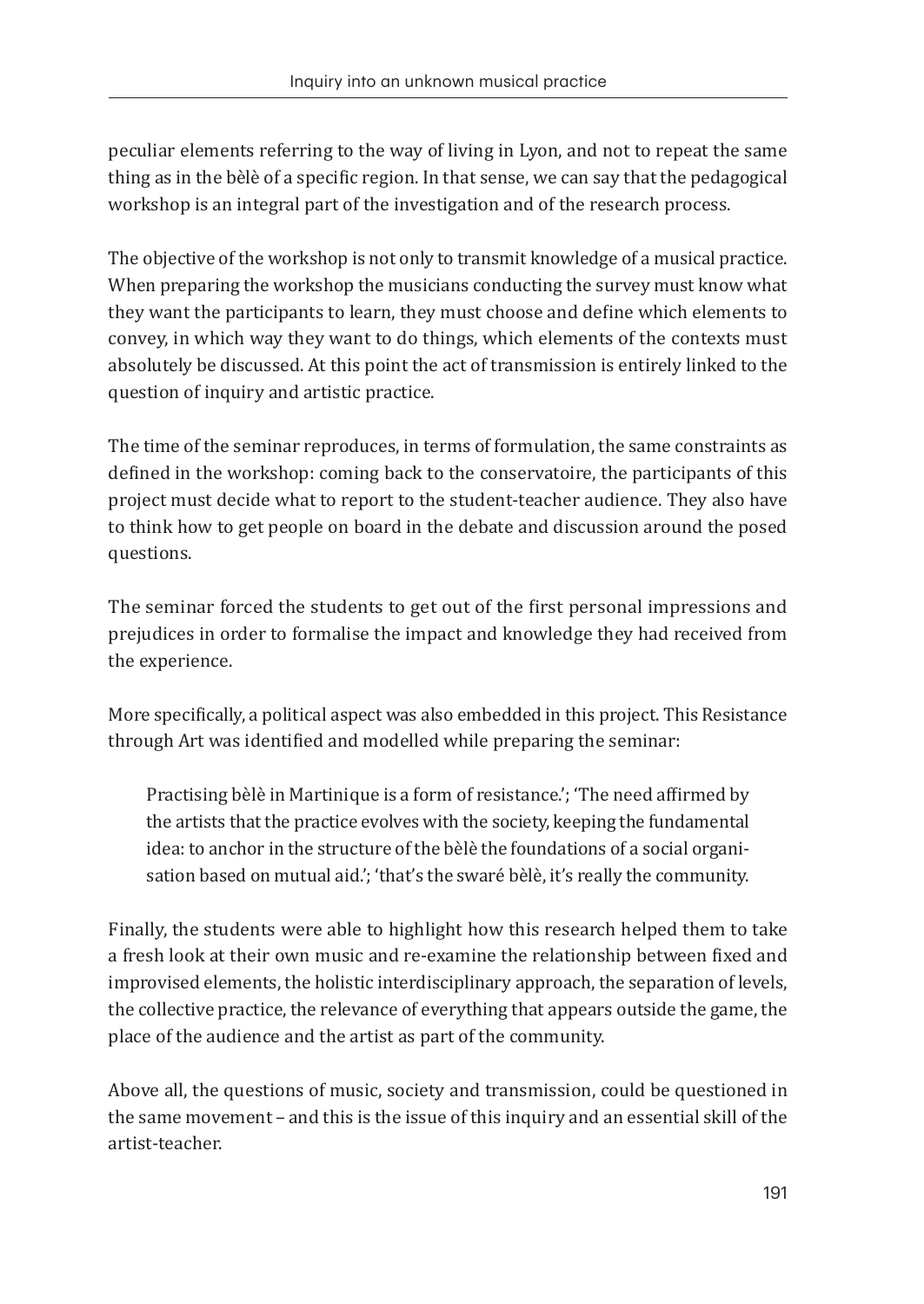# **Critical analysis**

## The choice of the musical practice

The question of choosing the musical context to investigate remains delicate. On the one hand, there are contexts that are more or less suitable and relevant to investigate through this kind of project work. In particular, we have noticed that when the chosen musical context is too close to the context in which the student has evolved musically, the inquiry does not work so well. Students tend to rely on things they think they recognise and find it harder to spot differences.

On the other hand, when the practice is very far away from the students' own realm of experiences, they may tend to see only the 'exotic' side of the music they are asked to investigate. They think things can work the way they do because it is a very distant form of music, but they then have difficulty questioning their own practices.

In addition, the contexts are chosen on the basis of the stylistic characteristics, but we could also imagine dealing with musical practices that are very different with regard to the process of how this music is developed, produced and performed even if the style and the aesthetics are not. The criteria may even be 'music that we do not understand' rather than a remote geographical or historical area. For example, investigation of the pianos installed in railway stations or at airports or singing mothers in private spaces. This would lead to very different musical questions, but it may be worth a try.

# The workshop and its pedagogical questions

A second question concerns educational workshops. There is a tension between two logics. On one hand, the students were asked to use methods and modes of transmission they identified during the project, while on the other hand, they were also expected to apply a student-centered pedagogy, which might have a very different approach. This sometimes gave students the impression of having to follow contradictory injunctions.

### The question of the report

Finally, there is the question of the different reports. It is very important for students to take a reflective look at what they are doing, but they sometimes feel like they are asked to write endless, very formalised reports.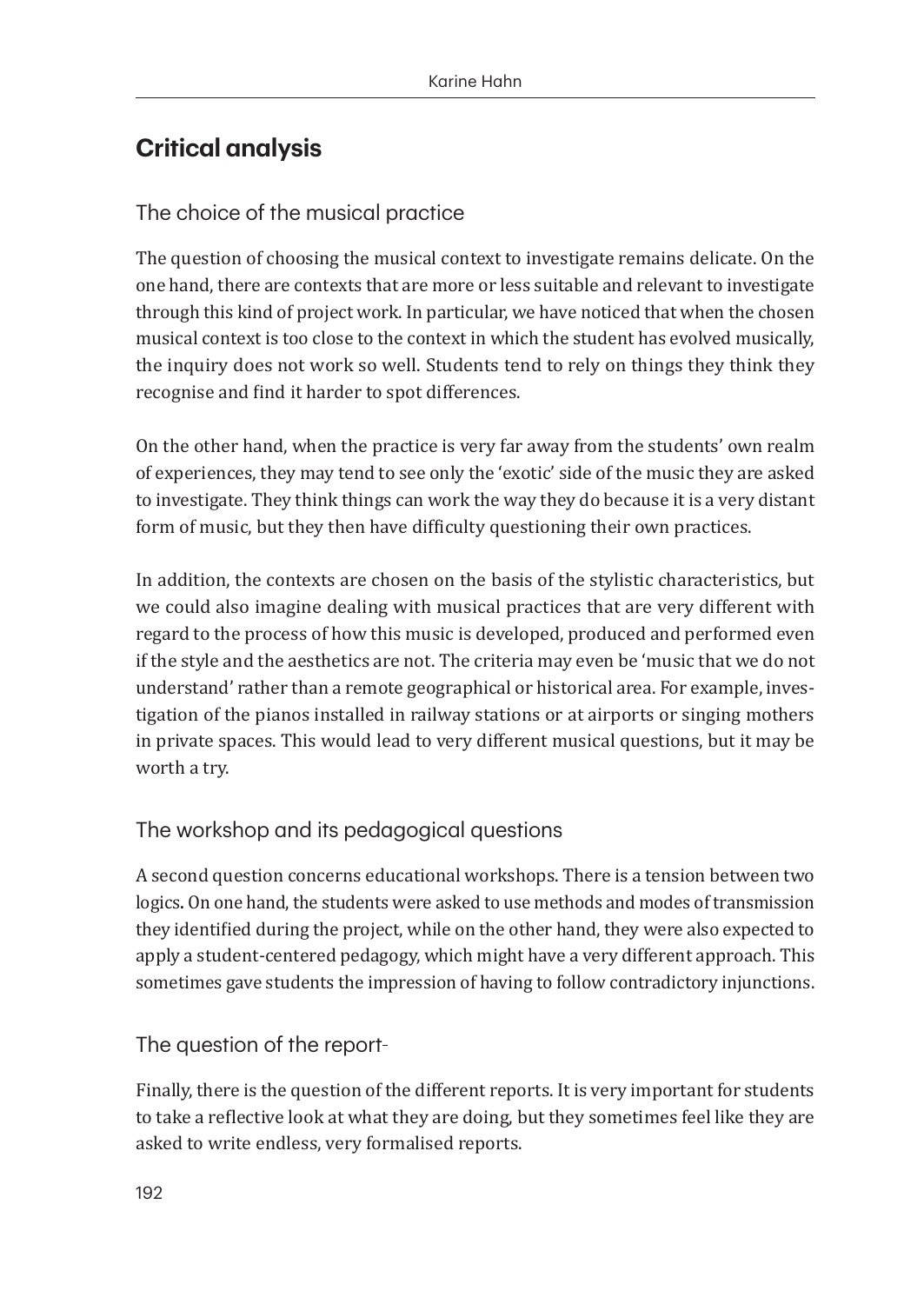However, it is essential that this inquiry and this work remain something joyful, centred on the practice and the pleasure of playing.

'Le maître ignorant'(Rancière, 1973)

One of the main objectives of this work is to show the students that they can do research and develop an educational concept of music they do not know. This is based on the notion of the 'ignorant master', developed in France by Jacques Rancière. But this can, of course, have limitations if it is misunderstood or misused.

It is especially important for students to develop different types of 'relationship to knowledge'. The teachers must be able to assist their students in the process of identifying their own projects. Students will not have the same musical preferences and project ideas as their teachers come up with. The teachers should be able to facilitate these desires – even if this should not be the only pedagogical modality.

It is also essential that the artists in a community (for example, here, the students) are able to locate, analyse and perform with the different musicians resident in an area (here, the Bèlè's artists in Martinique) – and that their students can play with these various musicians too.

# **Conclusion – Return to the theories**

In conclusion we can emphasise the fact that looking at the musical performance practices in light of the initial question the performer has to face (rather than in light of the burden of repertoire and tradition) has both pedagogical and artistic consequences. The way in which the performer learns and performs the music will change. However, when we take the role of the artist in society seriously, both as a researcher and as a resource in a community, such a project will in addition to educational and artistic consequences also have social implications.

Developing an anthropological view on musical practices allows students to consider musical practices that they would not even spot, to quote Becker (1999). This skill is essential today for an art teacher, who is asked to connect different audiences and different music on the territory of the conservatoire.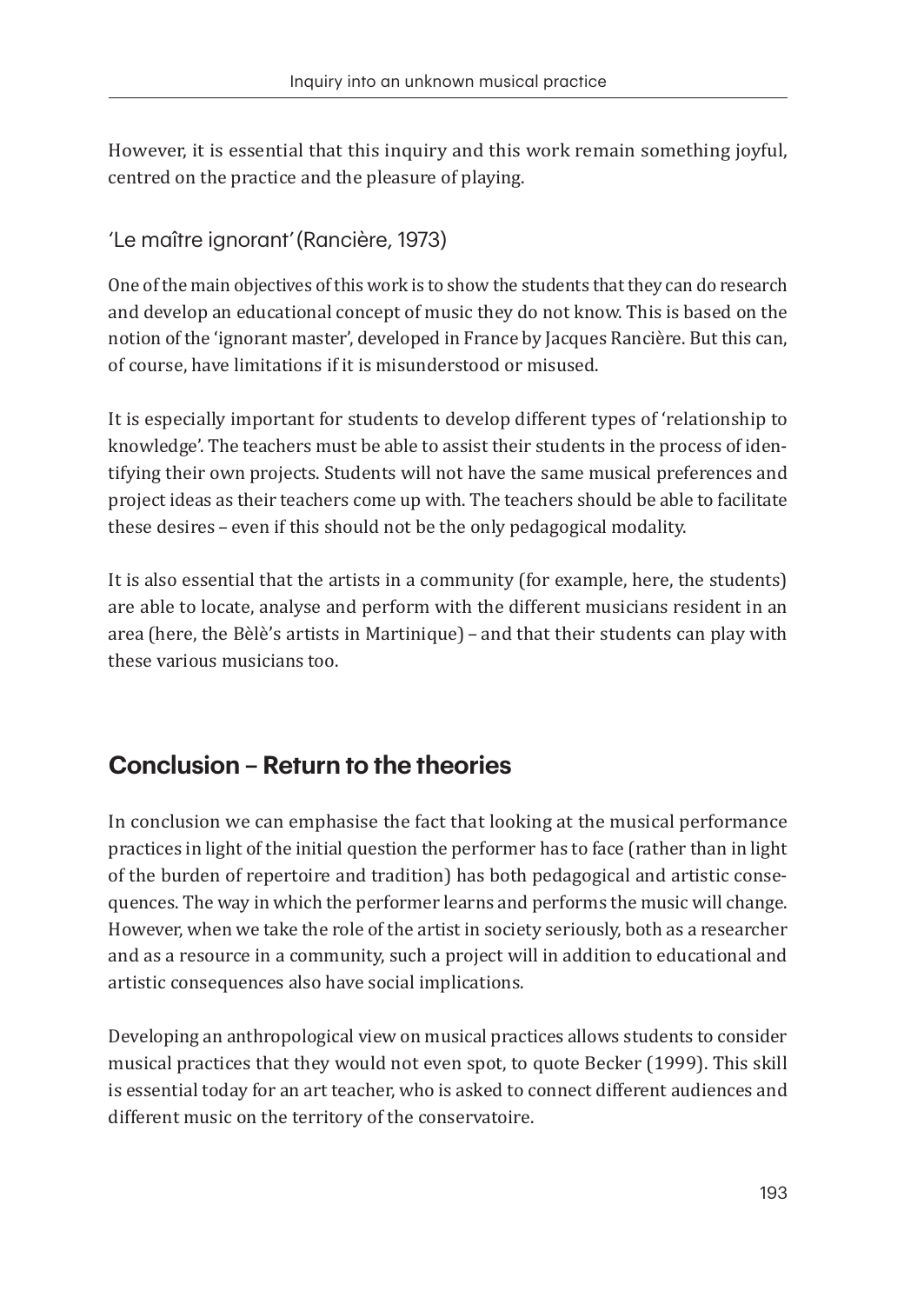Moreover, participatory observation is very central. It is by playing with other musicians that students realise that they cannot do it automatically and that they can understand there are different approaches and ways of making music.

The separation between 'practising' and 'transmitting', 'artist' and 'teacher', 'musician' and 'researcher' no longer arises in the same terms. Nor between 'the one who knows' and 'the one who doesn't know'. Students tend to think of the elements of the musical language they have been taught from a young age as 'natural'. Decentring allows them to imagine new possibilities.

Conducting an investigation allows the students to take a global view of the musical issues, while they are used to focusing only on 'musical material'. They identify the multiplicity of conditions for the emergence of a musical practice – which is essential since they have to encourage and accompany new practices.

If we go back to Dewey's theory of inquiry, we can emphasise here that such an approach allows us to look at the time of the pedagogical workshop, as well as the musical game, as constituent elements of the investigation. This is a strong challenge in the sense that it will bring together theoretical and practical issues. The interviews with the musicians, the sociological analyses, the musical exchanges between the artists and the transmission courses will all be part of the investigation and will help to define the artist researcher involved in the society.

Students in teacher training have other opportunities to work on this articulation between societal, pedagogical and artistic questions. In particular, in the context of another project, they have to investigate a field, to reflect the existing and underlying musical practices in order to be able to offer a practice accompaniment that connects audiences who, otherwise, would not necessarily have the opportunity to build things together. This involvement of the artist is therefore at once social, educational and musical – and he or she participates in the same movement in a community of researchers.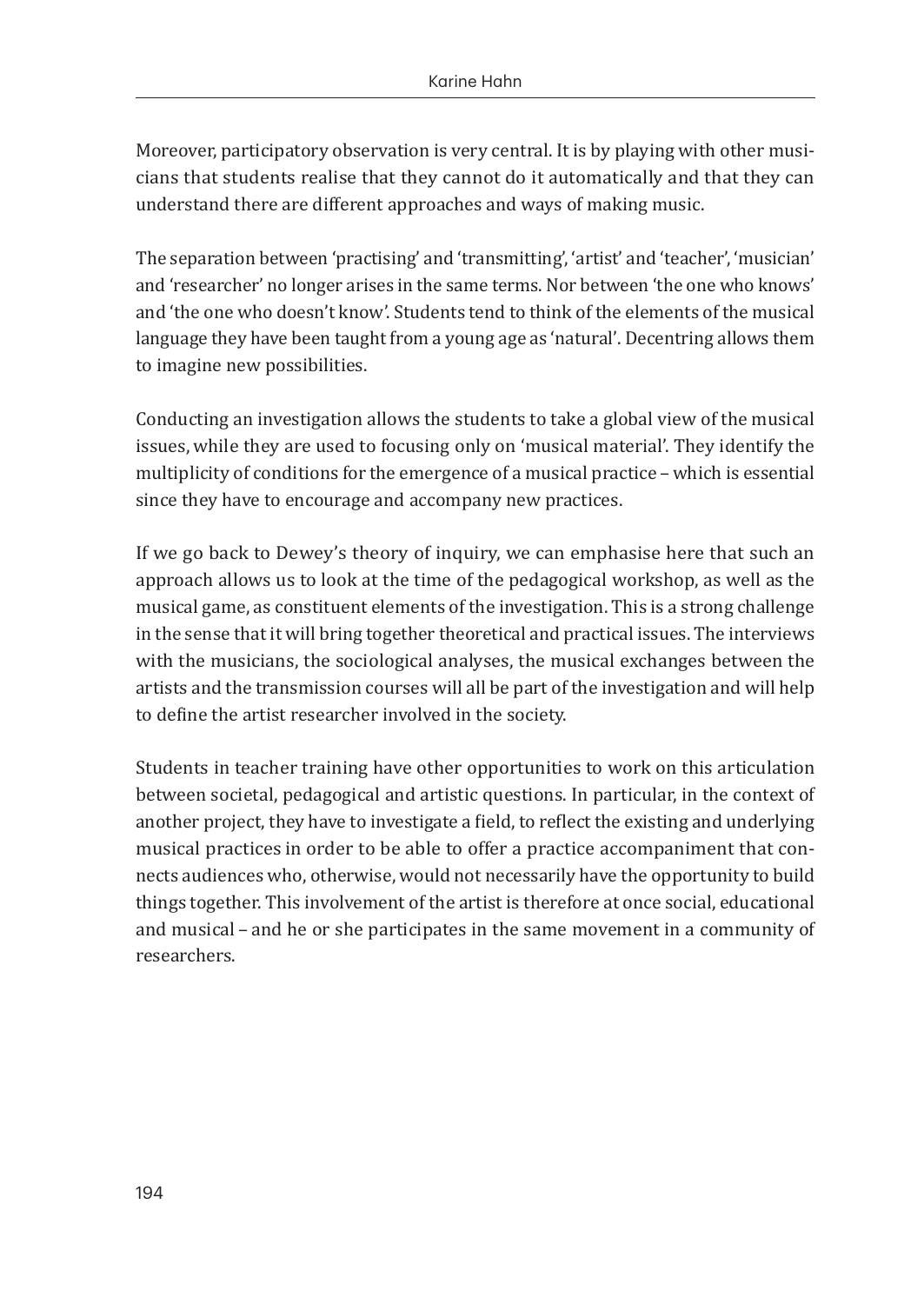# **References**

- Amselle, J. (2008). Retour sur "l'invention de la tradition". *L'Homme,* (185/186), pp. 187-194.
- Astolfi, J.-P. (1993). Placer les élèves en situation-problème. Probio-Revue, vol. 16, n°4, pp. 310-321
- Becker, H. S. (1999). *Propos sur l'art*. Paris Montréal, Québec: l'Harmattan.
- Becker, H. S. (1982). *Art worlds*. Berkeley California: University of California press.
- Boltanski, L., & Chiapello, E. (1999). *Le nouvel esprit du capitalisme*. Paris : Gallimard.
- De Certeau, M. (1978). Qu'est-ce qu'un séminaire ? *Esprit (1940-),* (22/23 (11/12)), pp. 176-181.

Dewey, J. (1938). *Logic : The Theory of Inquiry*. New York: Henry Holt and Company.

- Jean-Baptiste, E. (2008). *Matrice Bèlè : Les musiques Bèlè de Martinique, une référence à un mode social alternatif* (Vol. 1–1). Fort-de-France: Mizik label.
- François, J.C., Schepens, E., Hahn, K. et Clément, D. (2007). Processus contractuels dans les projets de réalisation musicale des étudiants au Cefedem Rhône-Alpes. Lyon : CEFEDEM Rhône-Alpes.
- Geertz, C. (1973). *The Interpretation of cultures : Selected essays*. New York: Basic books.
- Guilford, J.P. (1950). Creativity. *American Psychologist*, 5, 44-454.
- Hadji, C. (1989). *L'évaluation, règles du jeu. Des intentions aux outils*. Paris: ESF.
- Hameline, D. (1996). Créativité et création dans l'enseignement et la pratique de la musique. Communication présentée au CEFEDEM Rhône-Alpes, Lyon.
- Laplantine, F., & Nouss, A. (2008). *Le métissage : Un exposé pour comprendre, un essai pour réfléchir* (Vol. 1–1). Paris: Téraèdre.
- Lefebvre, N. (2014). *Marcel Landowski, une politique fondatrice de l'enseignement musical, 1966-1974*. Lyon : CEFEDEM Rhône-Alpes.
- Legrand L. (1982). *Pour un collège démocratique : Rapport au Ministre de l'éducation nationale présenté par M. Louis Legrand, chargé d'une mission d'étude pour l'amélioration du fonctionnement des collèges*. Paris: Ministère de l'éducation nationale.
- Lenclud, G. (1987). La tradition n'est plus ce qu'elle était...: Sur les notions de tradition et de société traditionnelle en ethnologie. *Terrain*, (9), 110123.
- Meirieu, Ph. (1987). *Situation-Problème*. Paris: ESF
- Perrenoud, M. (2007). *Les musicos : Enquête sur des musiciens ordinaires*. Éd. la Découverte, Paris.